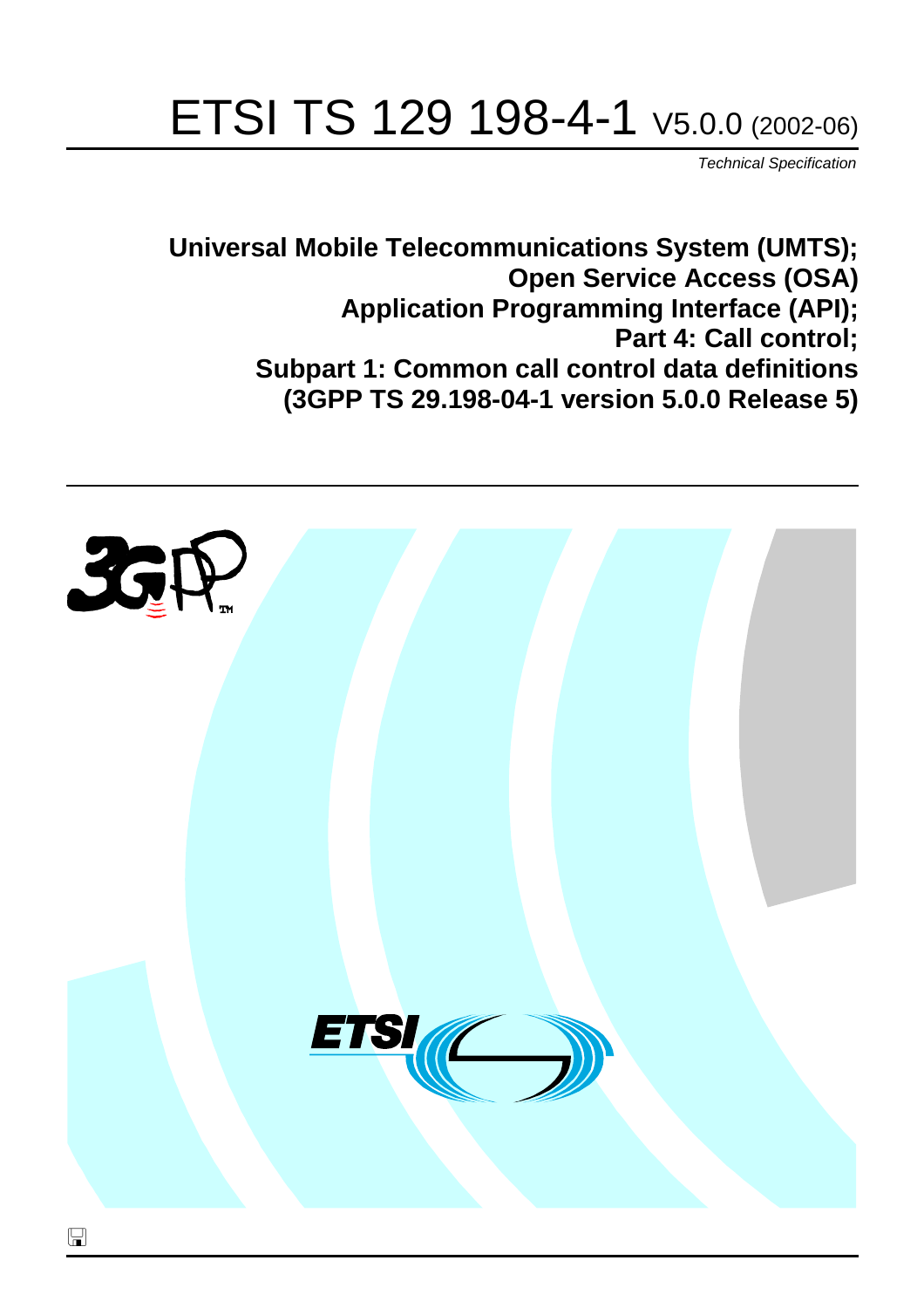Reference RTS/TSGN-0529198-04-1v500

> Keywords UMTS

#### **ETSI**

#### 650 Route des Lucioles F-06921 Sophia Antipolis Cedex - FRANCE

Tel.: +33 4 92 94 42 00 Fax: +33 4 93 65 47 16

Siret N° 348 623 562 00017 - NAF 742 C Association à but non lucratif enregistrée à la Sous-Préfecture de Grasse (06) N° 7803/88

#### **Important notice**

Individual copies of the present document can be downloaded from: [http://www.etsi.org](http://www.etsi.org/)

The present document may be made available in more than one electronic version or in print. In any case of existing or perceived difference in contents between such versions, the reference version is the Portable Document Format (PDF). In case of dispute, the reference shall be the printing on ETSI printers of the PDF version kept on a specific network drive within ETSI Secretariat.

Users of the present document should be aware that the document may be subject to revision or change of status. Information on the current status of this and other ETSI documents is available at <http://portal.etsi.org/tb/status/status.asp>

> If you find errors in the present document, send your comment to: [editor@etsi.fr](mailto:editor@etsi.fr)

#### **Copyright Notification**

No part may be reproduced except as authorized by written permission. The copyright and the foregoing restriction extend to reproduction in all media.

> © European Telecommunications Standards Institute 2002. All rights reserved.

**DECT**TM, **PLUGTESTS**TM and **UMTS**TM are Trade Marks of ETSI registered for the benefit of its Members. **TIPHON**TM and the **TIPHON logo** are Trade Marks currently being registered by ETSI for the benefit of its Members. **3GPP**TM is a Trade Mark of ETSI registered for the benefit of its Members and of the 3GPP Organizational Partners.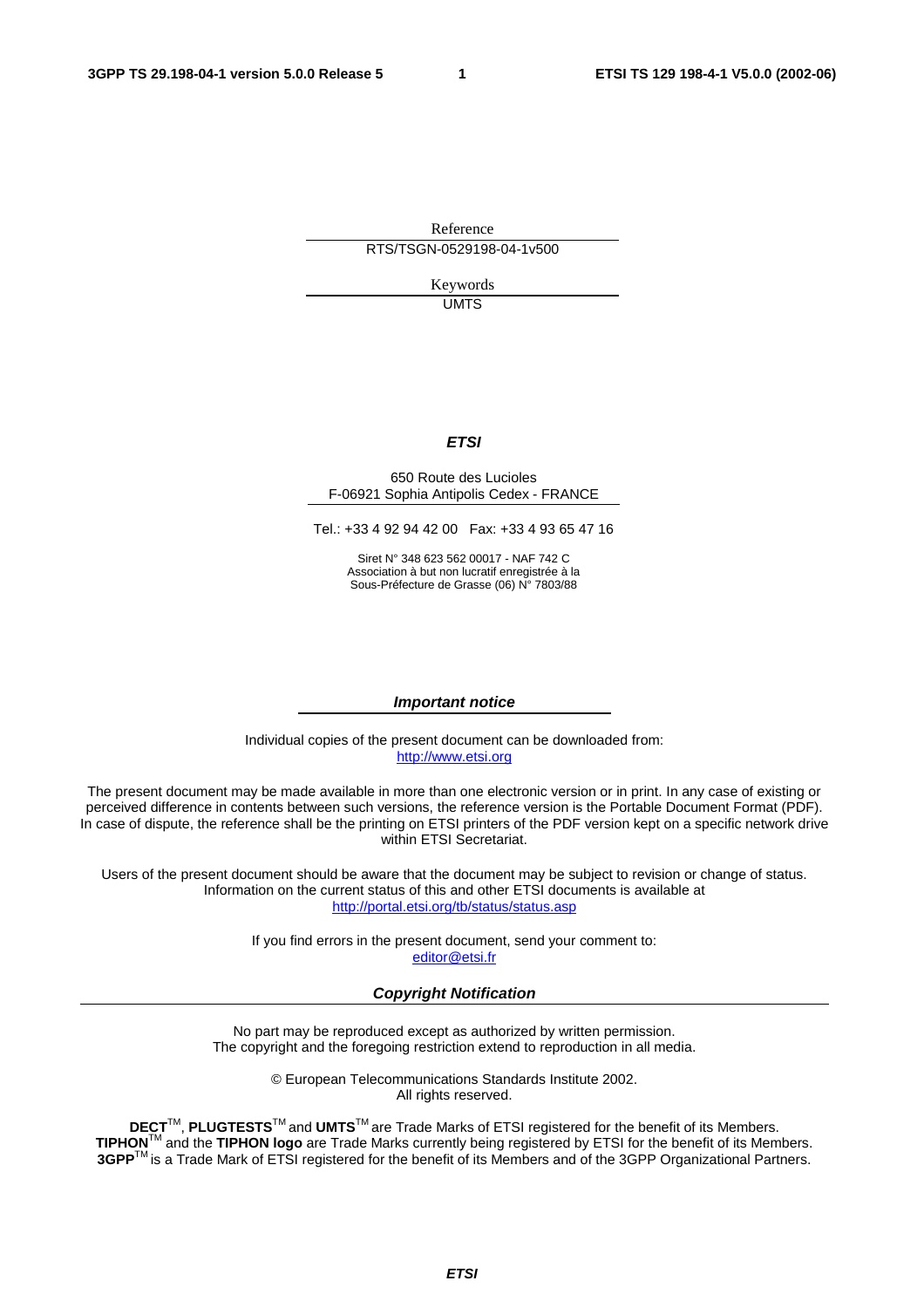## Intellectual Property Rights

IPRs essential or potentially essential to the present document may have been declared to ETSI. The information pertaining to these essential IPRs, if any, is publicly available for **ETSI members and non-members**, and can be found in ETSI SR 000 314: *"Intellectual Property Rights (IPRs); Essential, or potentially Essential, IPRs notified to ETSI in respect of ETSI standards"*, which is available from the ETSI Secretariat. Latest updates are available on the ETSI Web server ([http://webapp.etsi.org/IPR/home.asp\)](http://webapp.etsi.org/IPR/home.asp).

Pursuant to the ETSI IPR Policy, no investigation, including IPR searches, has been carried out by ETSI. No guarantee can be given as to the existence of other IPRs not referenced in ETSI SR 000 314 (or the updates on the ETSI Web server) which are, or may be, or may become, essential to the present document.

### Foreword

This Technical Specification (TS) has been produced by ETSI 3rd Generation Partnership Project (3GPP).

The present document may refer to technical specifications or reports using their 3GPP identities, UMTS identities or GSM identities. These should be interpreted as being references to the corresponding ETSI deliverables.

The cross reference between GSM, UMTS, 3GPP and ETSI identities can be found under [www.etsi.org/key](http://www.etsi.org/key) .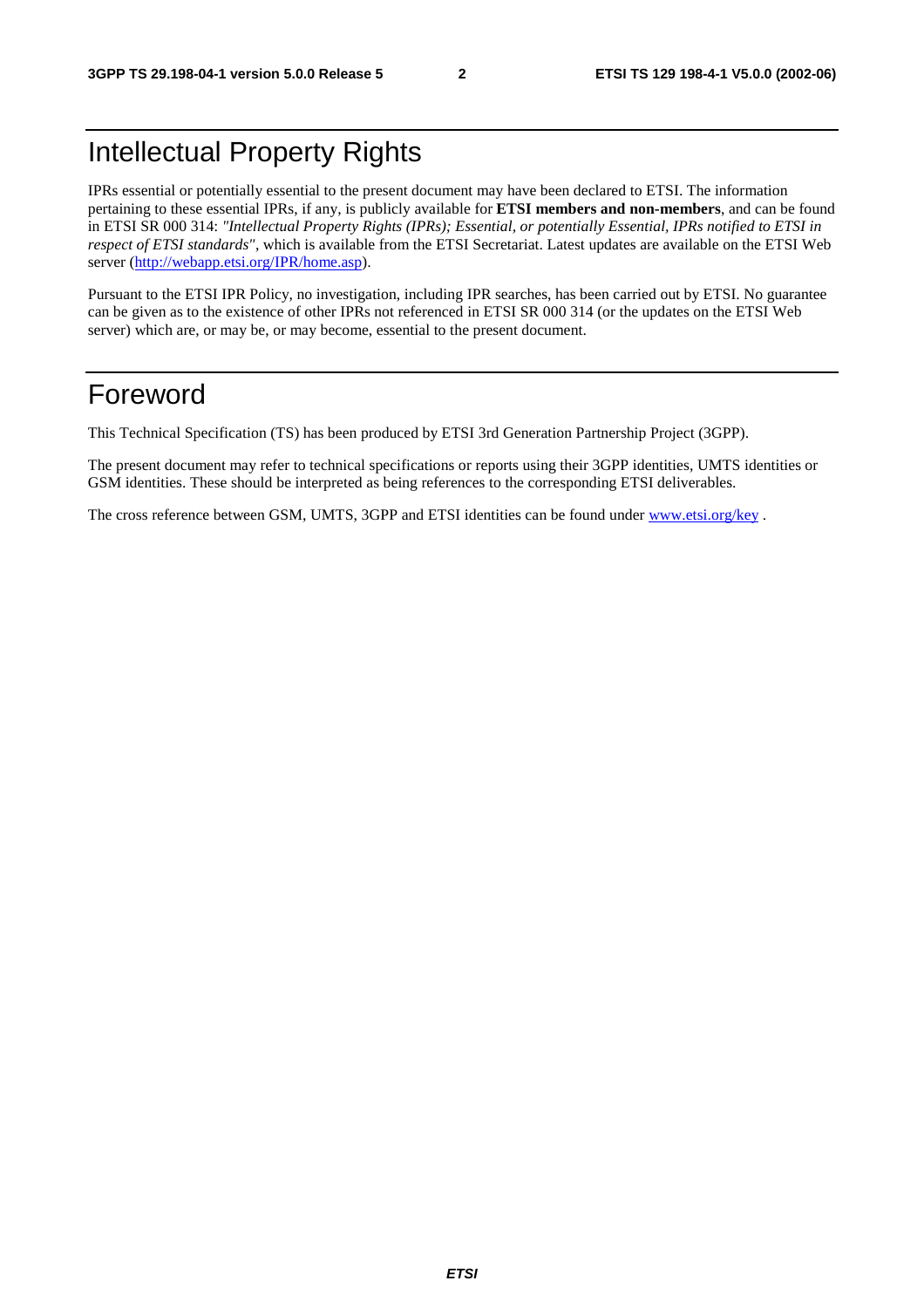$\mathbf{3}$ 

## Contents

| 1                                           |  |
|---------------------------------------------|--|
| 2                                           |  |
| 3<br>3.1<br>3.2                             |  |
| 4<br>4.1<br>4.2                             |  |
| 5<br>5.1<br>5.1.1<br>5.1.2<br>5.1.3         |  |
| 5.1.4<br>5.2<br>5.2.1<br>5.3                |  |
| 5.3.1<br>5.4<br>5.4.1<br>5.4.1.1<br>5.4.1.2 |  |
| 6<br>6.1<br>6.2                             |  |
| 6.3<br>6.4<br>6.5                           |  |
| 6.6<br>6.7<br>6.8<br>6.9                    |  |
| 6.10<br>6.11<br>6.12<br>6.13                |  |
| 6.14<br>6.15<br>6.16                        |  |
| 6.17<br>6.18<br>6.19                        |  |
| 6.20<br>6.21<br>6.22<br>6.23                |  |
| 6.24                                        |  |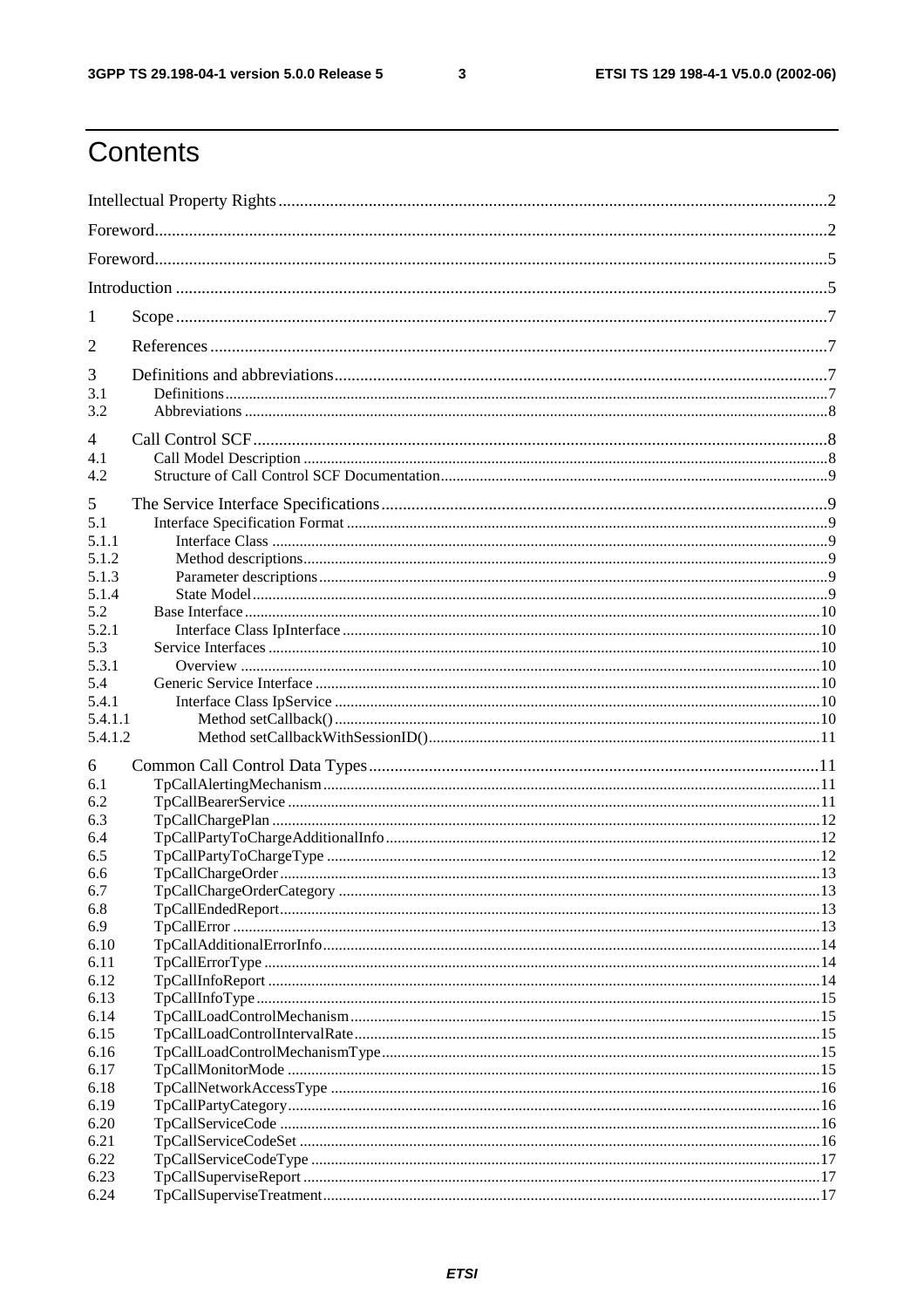$\overline{\mathbf{4}}$ 

| 6.25 |                                                                                  |  |
|------|----------------------------------------------------------------------------------|--|
| 6.26 |                                                                                  |  |
| 6.27 |                                                                                  |  |
| 6.28 |                                                                                  |  |
| 6.29 |                                                                                  |  |
|      | Annex A (normative): OMG IDL Description of Common Call Control Data Types 20    |  |
|      | Annex B (informative): W3C WSDL Description of Common Call Control Data Types 21 |  |
|      |                                                                                  |  |
|      |                                                                                  |  |
|      |                                                                                  |  |
|      |                                                                                  |  |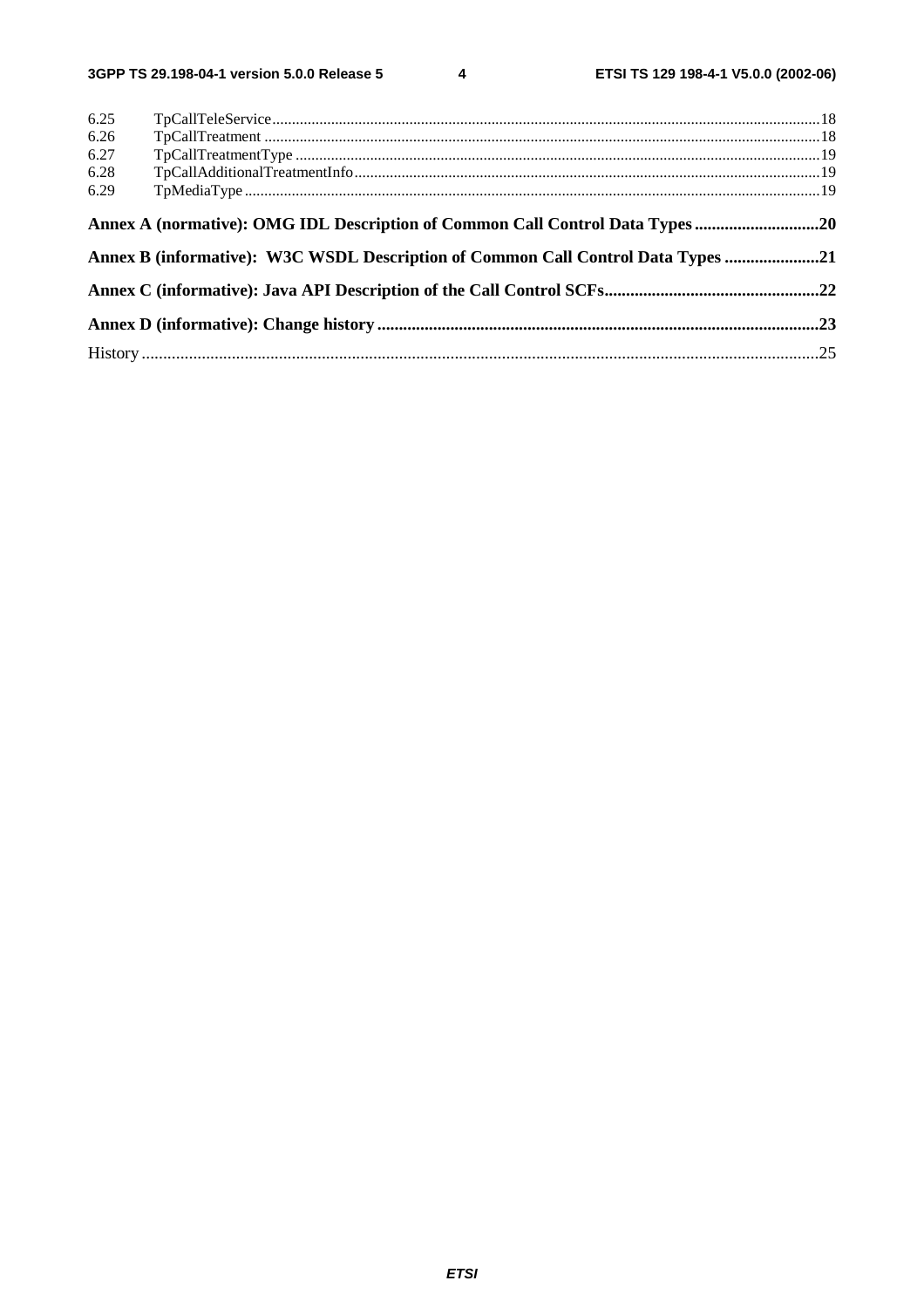## Foreword

This Technical Specification has been produced by the 3<sup>rd</sup> Generation Partnership Project (3GPP).

The contents of the present document are subject to continuing work within the TSG and may change following formal TSG approval. Should the TSG modify the contents of the present document, it will be re-released by the TSG with an identifying change of release date and an increase in version number as follows:

Version x.y.z

where:

- x the first digit:
	- 1 presented to TSG for information;
	- 2 presented to TSG for approval;
	- 3 or greater indicates TSG approved document under change control.
- y the second digit is incremented for all changes of substance, i.e. technical enhancements, corrections, updates, etc.
- z the third digit is incremented when editorial only changes have been incorporated in the document.

### Introduction

The present document is part 4, sub-part 1 of a multi-part TS covering the 3<sup>rd</sup> Generation Partnership Project: Technical Specification Group Core Network; Open Service Access (OSA); Application Programming Interface (API), as identified below. The **API specification** (3GPP TS 29.198) is structured in the following Parts:

| Part 1:     | "Overview":                                    |                              |
|-------------|------------------------------------------------|------------------------------|
| Part 2:     | "Common Data Definitions";                     |                              |
| Part 3:     | "Framework":                                   |                              |
| Part 4:     | "Call Control";                                |                              |
|             | Sub-part 1: "Call Control Common Definitions"; | (new in 3GPP Release 5)      |
|             | Sub-part 2: "Generic Call Control SCF";        | (new in 3GPP Release 5)      |
|             | Sub-part 3: "Multi-Party Call Control SCF";    | (new in 3GPP Release 5)      |
|             | Sub-part 4: "Multi-Media Call Control SCF";    | (new in 3GPP Release 5)      |
|             | Sub-part 5: "Conference Call Control SCF";     | (not part of 3GPP Release 5) |
| Part 5:     | "User Interaction SCF";                        |                              |
| Part 6:     | "Mobility SCF";                                |                              |
| Part 7:     | "Terminal Capabilities SCF";                   |                              |
| Part 8:     | "Data Session Control SCF";                    |                              |
| Part 9:     | "Generic Messaging SCF";                       | (not part of 3GPP Release 5) |
| Part $10$ : | "Connectivity Manager SCF";                    | (not part of 3GPP Release 5) |
| Part 11:    | "Account Management SCF";                      |                              |
| Part 12:    | "Charging SCF".                                |                              |
| Part 13:    | "Policy Management SCF";                       | (new in 3GPP Release 5)      |
| Part 14:    | "Presence and Availability Management SCF";    | (new in 3GPP Release 5)      |

The **Mapping specification of the OSA APIs and network protocols** (3GPP TR 29.998) is also structured as above. A mapping to network protocols is however not applicable for all Parts, but the numbering of Parts is kept. Also in case a Part is not supported in a Release, the numbering of the parts is maintained.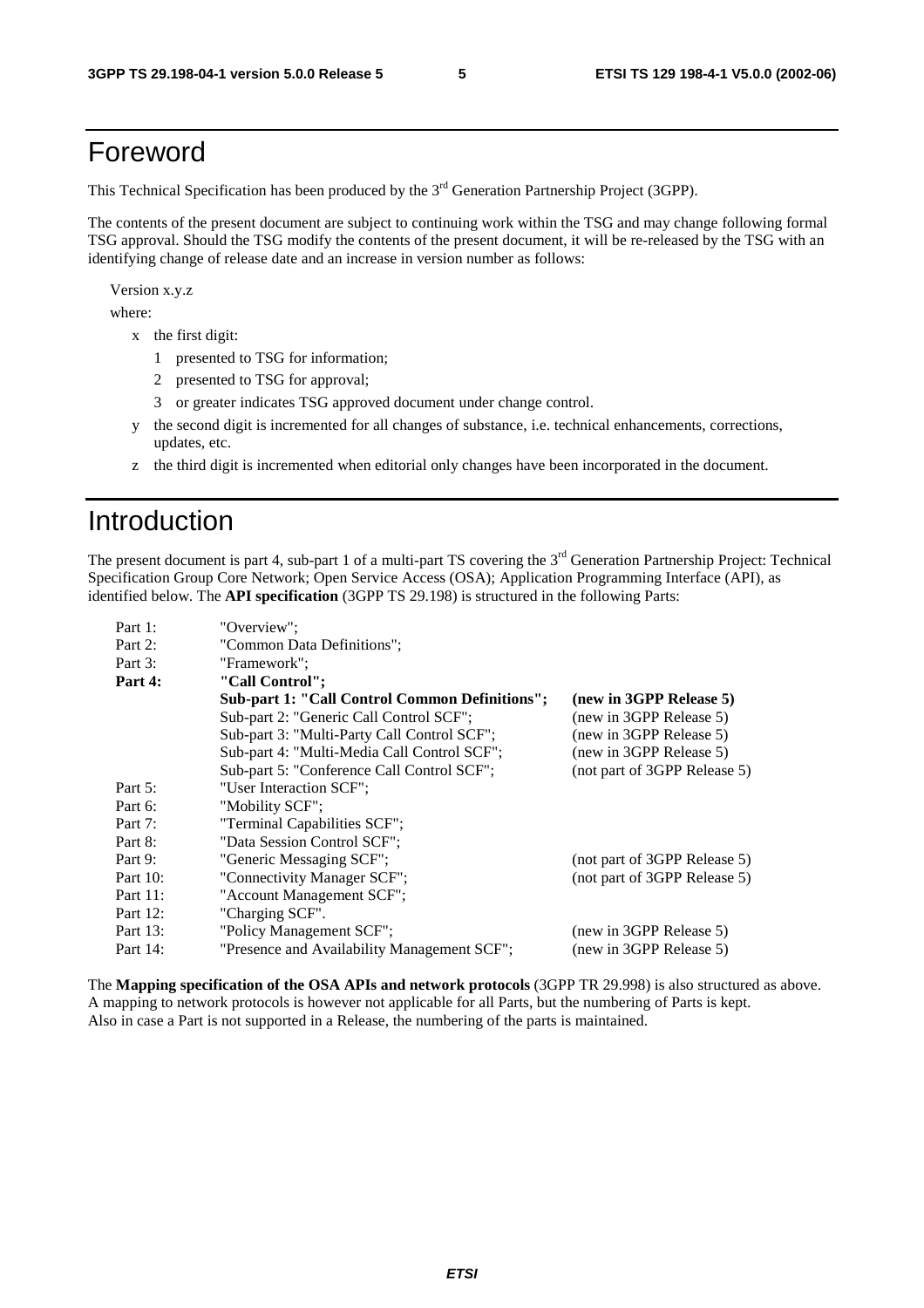| <b>OSA API specifications 29.198-family</b> |                                        |             |                                   |                                             |             | OSA API Mapping - 29.998-family       |
|---------------------------------------------|----------------------------------------|-------------|-----------------------------------|---------------------------------------------|-------------|---------------------------------------|
| 29.198-01                                   | Overview                               |             |                                   |                                             | 29.998-01   | Overview                              |
| 29.198-02                                   | <b>Common Data Definitions</b>         |             |                                   |                                             | 29.998-02   | Not Applicable                        |
| 29.198-03                                   | Framework                              |             |                                   |                                             | 29.998-03   | Not Applicable                        |
| Call                                        | 29.198-                                | 29.198-     | 29.198-                           | 29.198-                                     | 29.998-04-1 | Generic Call Control - CAP mapping    |
| <b>Control</b>                              | $04-1$                                 | $04-2$      | $04-3$                            | $04 - 4$                                    | 29.998-04-2 | Generic Call Control – INAP mapping   |
| (CC)                                        | Common                                 | Generic     | Multi-                            | Multi-                                      | 29.998-04-3 | Generic Call Control - Megaco mapping |
| <b>SCF</b>                                  | CC data                                | CC SCF      | Party CC                          | media CC                                    | 29.998-04-4 | Multiparty Call Control – SIP mapping |
|                                             | definition                             |             | <b>SCF</b>                        | <b>SCF</b>                                  |             |                                       |
|                                             |                                        |             |                                   |                                             |             |                                       |
| <b>User Interaction SCF</b><br>29.198-05    |                                        |             | 29.998-05-1                       | User Interaction $-$ CAP mapping            |             |                                       |
|                                             |                                        |             |                                   |                                             | 29.998-05-2 | User Interaction - INAP mapping       |
|                                             |                                        | 29.998-05-3 | User Interaction - Megaco mapping |                                             |             |                                       |
|                                             |                                        | 29.998-05-4 | User Interaction – SMS mapping    |                                             |             |                                       |
| 29.198-06                                   | <b>Mobility SCF</b>                    |             | 29.998-06                         | User Status and User Location – MAP mapping |             |                                       |
| 29.198-07                                   | <b>Terminal Capabilities SCF</b>       |             |                                   |                                             | 29.998-07   | Not Applicable                        |
| 29.198-08                                   | Data Session Control SCF               |             |                                   |                                             | 29.998-08   | Data Session Control - CAP mapping    |
| 29.198-09                                   | <b>Generic Messaging SCF</b>           |             |                                   |                                             | 29.998-09   | Not Applicable                        |
| 29.198-10                                   | <b>Connectivity Manager SCF</b>        |             |                                   |                                             | 29.998-10   | Not Applicable                        |
| 29.198-11                                   | <b>Account Management SCF</b>          |             |                                   |                                             | 29.998-11   | Not Applicable                        |
| 29.198-12                                   | Charging SCF                           |             |                                   |                                             | 29.998-12   | Not Applicable                        |
| 29.198-13                                   | Policy Management SCF                  |             |                                   |                                             | 29.998-13   | Not Applicable                        |
| 29.198-14                                   | Presence & Availability Management SCF |             |                                   |                                             | 29.998-14   | Not Applicable                        |

**Table: Overview of the OSA APIs & Protocol Mappings 29.198 & 29.998-family**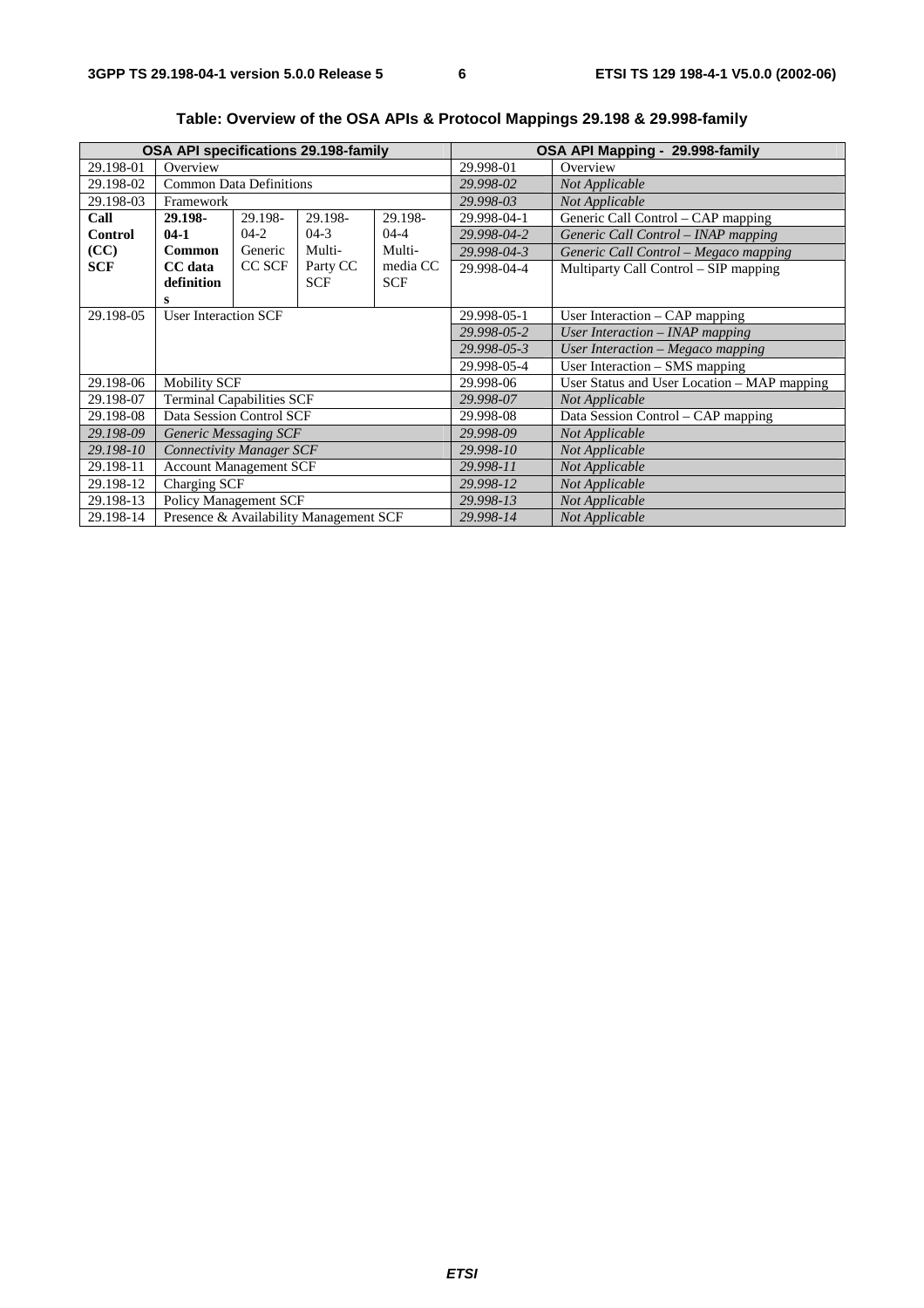### 1 Scope

The present document is Part 4, Sub-part 1 of the Stage 3 specification for an Application Programming Interface (API) for Open Service Access (OSA).

The OSA specifications define an architecture that enables application developers to make use of network functionality through an open standardised interface, i.e. the OSA APIs. The concepts and the functional architecture for the OSA are contained in 3GPP TS 23.127 [3]. The requirements for OSA are contained in 3GPP TS 22.127 [2].

The present document specifies the common definitions used by the Call Control Service Capability Features (SCF).

This specification has been defined jointly between 3GPP TSG CN WG5, ETSI SPAN 12 and the Parlay Consortium, in co-operation with a number of JAIN™ Community member companies.

### 2 References

The following documents contain provisions which, through reference in this text, constitute provisions of the present document.

- References are either specific (identified by date of publication, edition number, version number, etc.) or non-specific.
- For a specific reference, subsequent revisions do not apply.
- For a non-specific reference, the latest version applies. In the case of a reference to a 3GPP document (including a GSM document), a non-specific reference implicitly refers to the latest version of that document *in the same Release as the present document*.
- [1] 3GPP TS 29.198-1 "Open Service Access; Application Programming Interface; Part 1: Overview".
- [2] 3GPP TS 22.127: "Stage 1 Service Requirement for the Open Service Access (OSA) (Release 5)".
- [3] 3GPP TS 23.127: "Virtual Home Environment (Release 5)".
- [4] 3GPP TS 22.002: "Circuit Bearer Services Supported by a PLMN".
- [5] ISO 4217 (1995): "Codes for the representation of currencies and funds ".
- [6] 3GPP TS 24.002: "GSM-UMTS Public Land Mobile Network (PLMN) Access Reference Configuration".
- [7] 3GPP TS 22.003: "Circuit Teleservices supported by a Public Land Mobile Network (PLMN)".

## 3 Definitions and abbreviations

#### 3.1 Definitions

For the purposes of the present document, the terms and definitions given in TS 29.198-1 [1] apply.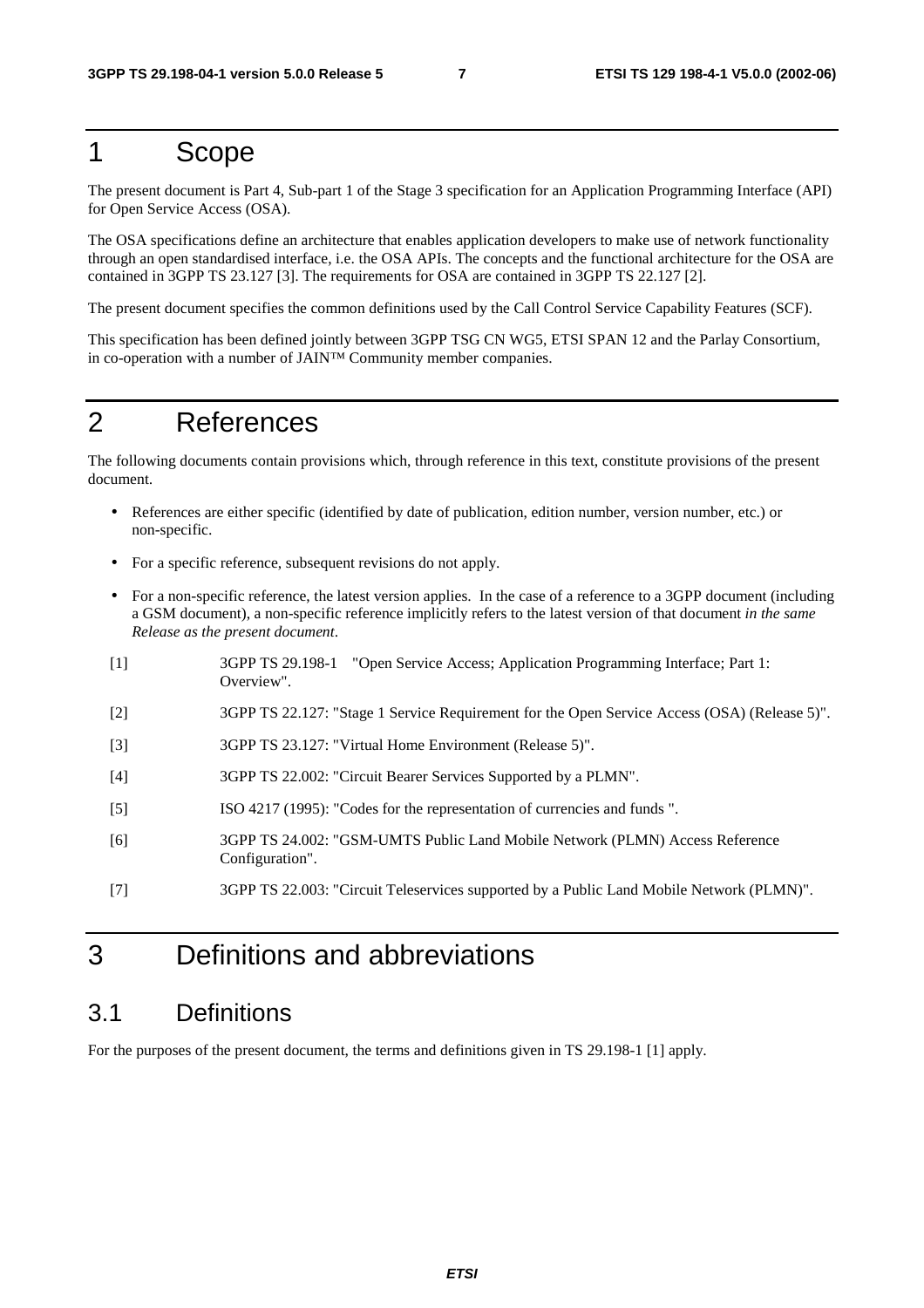#### 3.2 Abbreviations

For the purposes of the present document, the abbreviations given in TS 29.198-1 [1] apply.

## 4 Call Control SCF

Three flavours of Call Control (CC) APIs have been included in 3GPP Release 5. These are the Generic Call Control (GCC), the Multi-Party Call Control (MPCC) and the Multi-Media Call Control (MMCC). The GCC is the same API as was already present in the Release 99 specification (TS 29.198 v3.3.0). Multi-Party Call Contorl was introduced in the Release 4 specifications, and Multi-Media Call Control is introduced in Release 5.

The joint work between 3GPP CN5, ETSI SPAN12 and the Parlay CC Working group with collaboration from JAIN has been focussed on the MPCC and MMCC APIs. A number of improvements on CC functionality have been made and are reflected in these APIs. For this it was necessary to break the inheritance that previously existed between GCC and MPCC.

The joint CC group has furthermore decided that the MPCC is to be considered as the future base CC family and the technical work will not be continued on GCC. Errors or technical flaws will of course be corrected.

### 4.1 Call Model Description

The call model used for the Call Control SCFs has the following objects.

\* a call object. A call is a relation between a number of parties. The call object relates to the entire call view from the application. E.g., the entire call will be released when a release is called on the call. Note that different applications can have different views on the same physical call, e.g., one application for the originating side and another application for the terminating side. The applications will not be aware of each other, all 'communication' between the applications will be by means of network signalling. The API currently does not specify any feature interaction mechanisms.

\* a call leg object. The leg object represents a logical association between a call and an address. The relationship includes at least the signalling relation with the party. The relation with the address is only made when the leg is routed. Before that the leg object is IDLE and not yet associated with the address.

\* an address. The address logically represents a party in the call.

\* a terminal. A terminal is the end-point of the signalling and/or media for a party. This object type is currently not addressed.

The call object is used to establish a relation between a number of parties by creating a leg for each party within the call.

Associated with the signalling relationship represented by the call leg, there may also be a bearer connection (e.g., in the traditional voice only networks) or a number (zero or more) of media channels (in multi-media networks).

A leg can be attached to the call or detached from the call. When the leg is attached, this means that media or bearer channels related to the legs are connected to the media or bearer channels of the other legs that are attached to the same call. I.e., only legs that are attached can 'speak' to each other. A leg can have a number of states, depending on the signalling received from or sent to the party associated with the leg. Usually there is a limit to the number of legs that are in being routed (i.e., the connection is being established) or connected to the call (i.e., the connection is established). Also, there usually is a limit to the number of legs that can be simultaneously attached to the same call.

Some networks distinguish between controlling and passive legs. By definition the call will be released when the controlling leg is released. All other legs are called passive legs. There can be at most one controlling leg per call. However, there is currently no way the application can influence whether a Leg is controlling or not.

There are two ways for an application to get the control of a call. The application can request to be notified of calls that meet certain criteria. When a call occurs in the network that meets these criteria, the application is notified and can control the call. Some legs will already be associated with the call in this case. Another way is to create a new call from the application.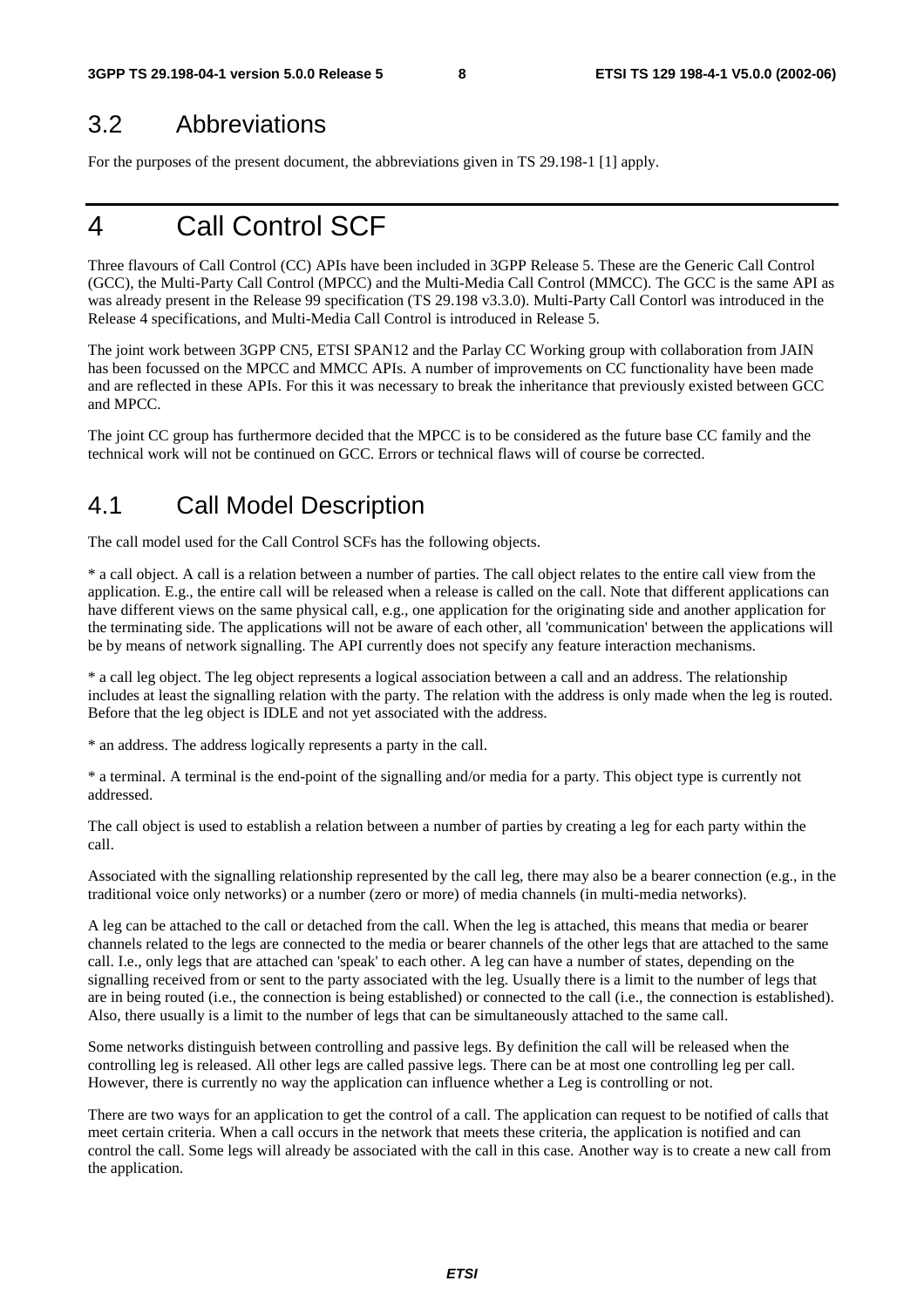### 4.2 Structure of Call Control SCF Documentation

Each of the Call Control SCFs is specified under the following headings:

- The Sequence diagrams give the reader a practical idea of how each of the SCF is implemented.
- The Class relationships clause shows how each of the interfaces applicable to the SCF, relate to one another.
- The Interface specification clause describes in detail each of the interfaces shown within the Class diagram part.
- The State Transition Diagrams (STD) show transition between states in the SCF. The states and transitions are well-defined; either methods specified in the Interface specification or events occurring in the underlying networks cause state transitions.
- The Data definitions clause show a detailed expansion of each of the data types associated with the methods within the classes. Note that some data types are used in other methods and classes and are therefore defined within the Common Data types part of this specification (TS 29.198-2).

5 The Service Interface Specifications

### 5.1 Interface Specification Format

This clause defines the interfaces, methods and parameters that form a part of the API specification. The Unified Modelling Language (UML) is used to specify the interface classes. The general format of an interface specification is described below.

#### 5.1.1 Interface Class

This shows a UML interface class description of the methods supported by that interface, and the relevant parameters and types. The Service and Framework interfaces for enterprise-based client applications are denoted by classes with name Ip<name>. The callback interfaces to the applications are denoted by classes with name IpApp<name>. For the interfaces between a Service and the Framework, the Service interfaces are typically denoted by classes with name IpSvc<name>, while the Framework interfaces are denoted by classes with name IpFw<name>

#### 5.1.2 Method descriptions

Each method (API method "call") is described. Both synchronous and asynchronous methods are used in the API. Asynchronous methods are identified by a 'Req' suffix for a method request, and, if applicable, are served by asynchronous methods identified by either a 'Res' or 'Err' suffix for method results and errors, respectively. To handle responses and reports, the application or service developer must implement the relevant IpApp<name> or IpSvc<name> interfaces to provide the callback mechanism.

#### 5.1.3 Parameter descriptions

Each method parameter and its possible values are described. Parameters described as 'in' represent those that must have a value when the method is called. Those described as 'out' are those that contain the return result of the method when the method returns.

#### 5.1.4 State Model

If relevant, a state model is shown to illustrate the states of the objects that implement the described interface.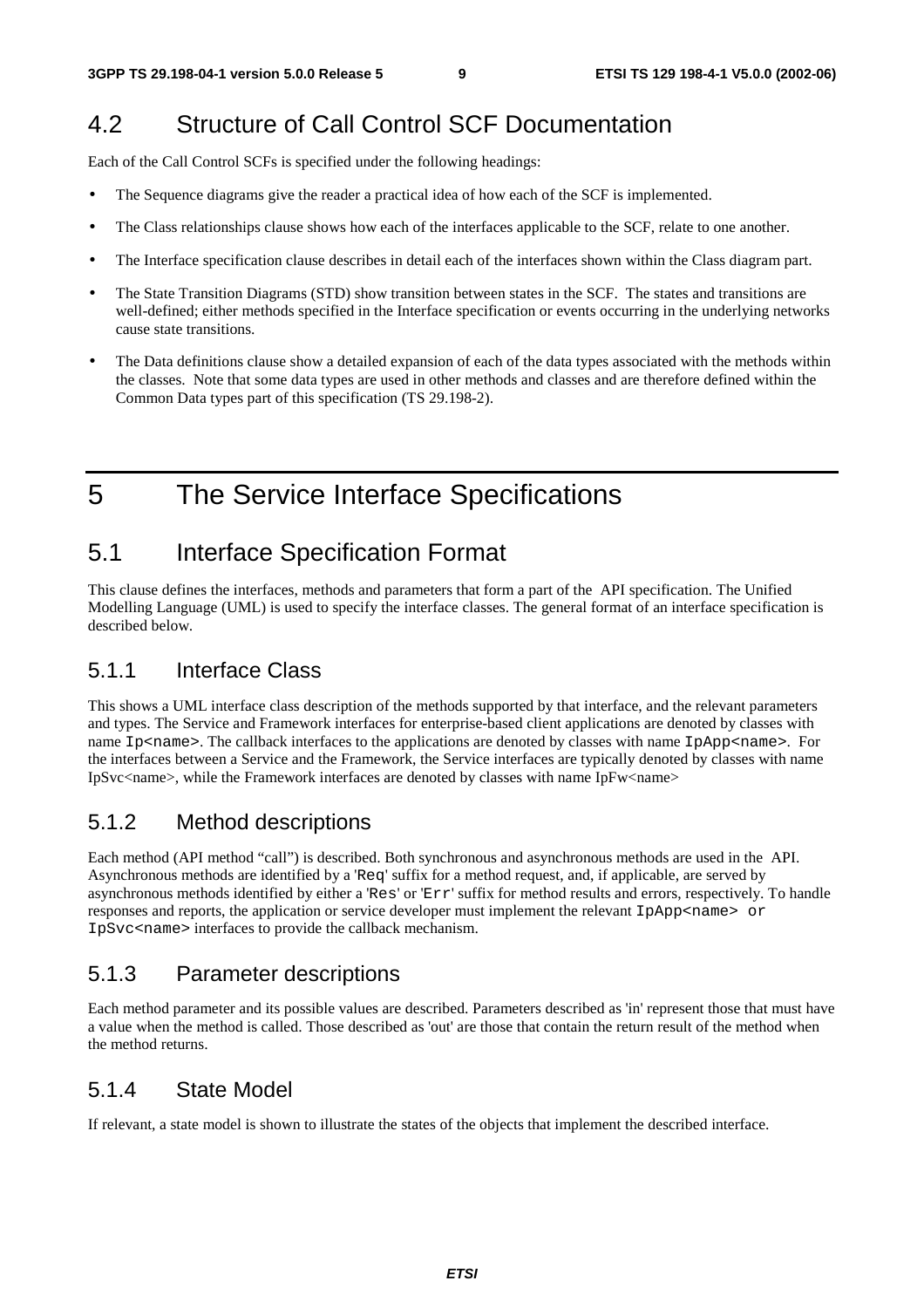### 5.2 Base Interface

#### 5.2.1 Interface Class IpInterface

All application, framework and service interfaces inherit from the following interface. This API Base Interface does not provide any additional methods.

| < <lnterface>&gt;</lnterface> |
|-------------------------------|
| IpInterface                   |
|                               |
|                               |
|                               |

### 5.3 Service Interfaces

#### 5.3.1 Overview

The Service Interfaces provide the interfaces into the capabilities of the underlying network - such as call control, user interaction, messaging, mobility and connectivity management.

The interfaces that are implemented by the services are denoted as 'Service Interface'. The corresponding interfaces that must be implemented by the application (e.g. for API callbacks) are denoted as 'Application Interface'.

### 5.4 Generic Service Interface

#### 5.4.1 Interface Class IpService

Inherits from: IpInterface

All service interfaces inherit from the following interface.

| << Interface>>                                                                              |
|---------------------------------------------------------------------------------------------|
| <b>IpService</b>                                                                            |
|                                                                                             |
|                                                                                             |
| setCallback (appInterface: in IpInterfaceRef): void                                         |
| setCallbackWithSessionID (appInterface: in lpInterfaceRef, sessionID: in TpSessionID): void |
|                                                                                             |

#### 5.4.1.1 Method setCallback()

This method specifies the reference address of the callback interface that a service uses to invoke methods on the application. It is not allowed to invoke this method on an interface that uses SessionIDs.

#### *Parameters*

#### **appInterface : in IpInterfaceRef**

Specifies a reference to the application interface, which is used for callbacks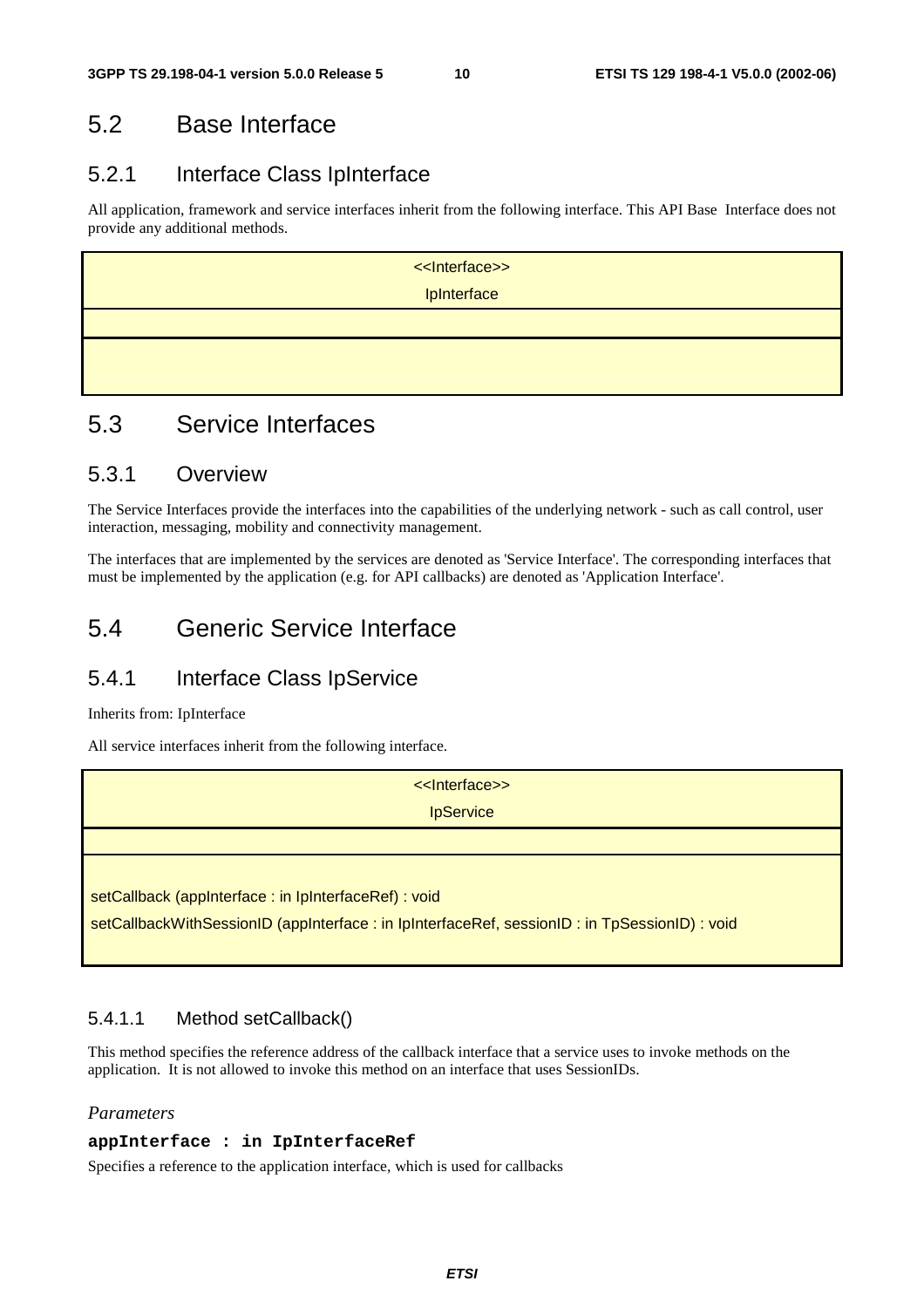#### *Raises*

#### **TpCommonExceptions, P\_INVALID\_INTERFACE\_TYPE**

#### 5.4.1.2 Method setCallbackWithSessionID()

This method specifies the reference address of the application's callback interface that a service uses for interactions associated with a specific session ID: e.g. a specific call, or call leg. It is not allowed to invoke this method on an interface that does not use SessionIDs.

#### *Parameters*

#### **appInterface : in IpInterfaceRef**

Specifies a reference to the application interface, which is used for callbacks

#### **sessionID : in TpSessionID**

Specifies the session for which the service can invoke the application's callback interface.

#### *Raises*

**TpCommonExceptions, P\_INVALID\_SESSION\_ID, P\_INVALID\_INTERFACE\_TYPE** 

## 6 Common Call Control Data Types

The following data types referenced in this clause are defined in 3GPP TS 29.198-5:

TpUIInfo

All other data types referenced but not defined in this clause are common data definitions which may be found in 3GPP TS 29.198-2.

### 6.1 TpCallAlertingMechanism

This data type is identical to a TpInt32, and defines the mechanism that will be used to alert a call party. The values of this data type are operator specific.

### 6.2 TpCallBearerService

This data type defines the type of call application-related specific information (Q.931: Information Transfer Capability, and 3GPP TS 22.002)

| <b>Name</b>                                    | <b>Value</b> | <b>Description</b>                                        |
|------------------------------------------------|--------------|-----------------------------------------------------------|
| P_CALL_BEARER_SERVICE_UNKNOWN                  | 0            | Bearer capability information unknown at this time        |
| P_CALL_BEARER_SERVICE_SPEECH                   |              | Speech                                                    |
| P CALL BEARER SERVICE DIGITALUNRESTRICTED      |              | Unrestricted digital information                          |
| P_CALL_BEARER_SERVICE_DIGITALRESTRICTED        |              | Restricted digital information                            |
| P_CALL_BEARER_SERVICE_AUDIO                    | 4            | 3,1 kHz audio                                             |
| P_CALL_BEARER_SERVICE_DIGITALUNRESTRICTEDTONES |              | Unrestricted digital information with tones/announcements |
| P_CALL_BEARER_SERVICE_VIDEO                    | 6            | Video                                                     |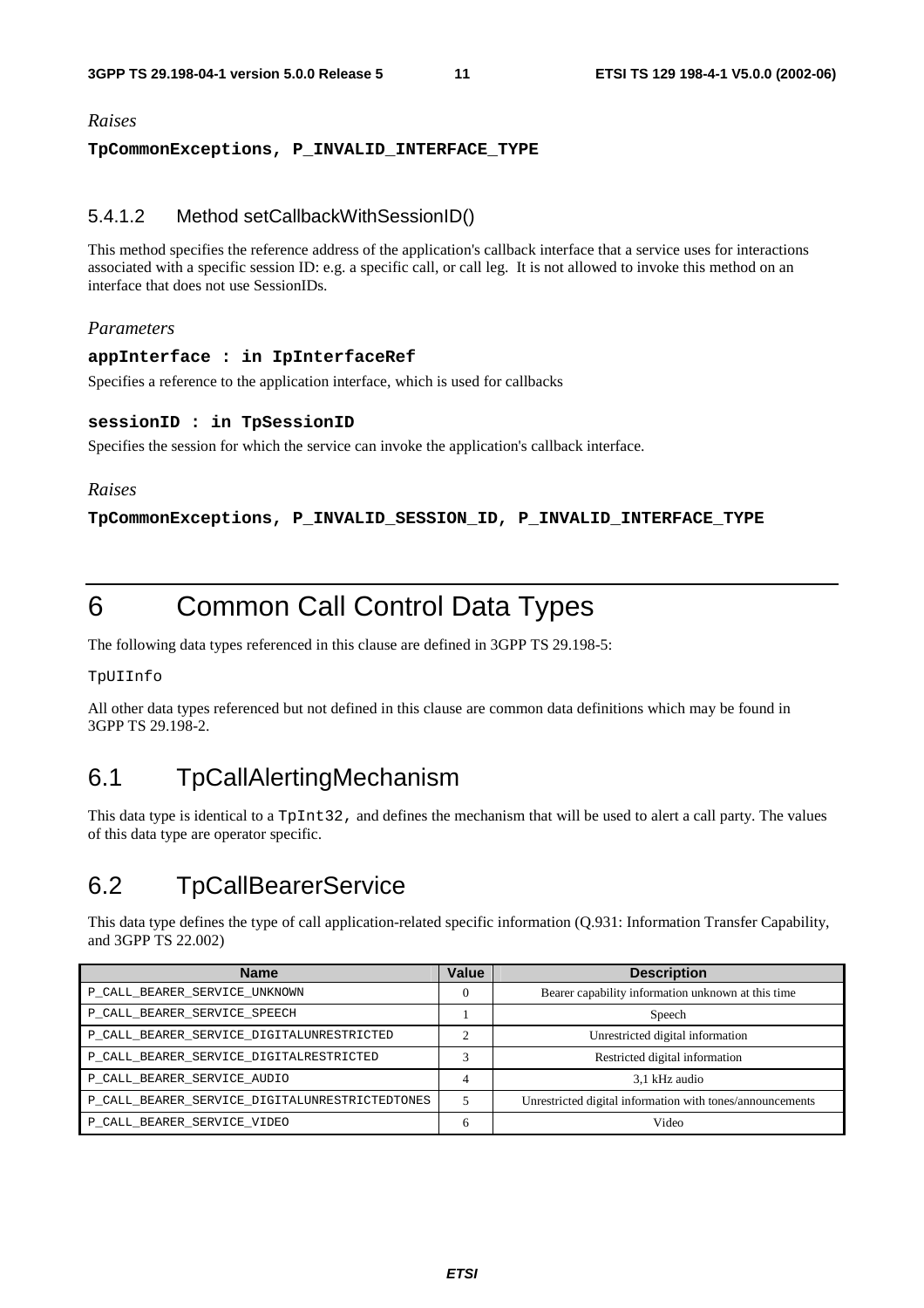## 6.3 TpCallChargePlan

Defines the Sequence of Data Elements that specify the charge plan for the call.

| <b>Sequence Element Name</b> | <b>Sequence Element Type</b>      | <b>Description</b>                                                                                                                                                                         |
|------------------------------|-----------------------------------|--------------------------------------------------------------------------------------------------------------------------------------------------------------------------------------------|
| ChargeOrderType              | TpCallChargeOrderCategory         | Charge order                                                                                                                                                                               |
| TransparentCharge            | TpOctetSet                        | Operator specific charge plan specification, e.g.<br>charging table name / charging table entry. The<br>associated charge plan data will be send<br>transparently to the charging records. |
|                              |                                   | Only applicable when transparent charging is<br>selected.                                                                                                                                  |
| ChargePlan                   | TpInt32                           | Pre-defined charge plan. Example of the charge<br>plan set from which the application can choose<br>could be : $(0 = normal user, 1 = silver card user, )$<br>$2 =$ gold card user).       |
|                              |                                   | Only applicable when transparent charging is<br>selected.                                                                                                                                  |
| AdditionalInfo               | TpOctetSet                        | Descriptive string which is sent to the billing<br>system without prior evaluation. Could be<br>included in the ticket.                                                                    |
| PartyToCharge                | TpCallPartyToChargeType           | Identifies the entity or party to be charged for the<br>call or call leg.                                                                                                                  |
| PartyToChargeAdditionalInfo  | TpCallPartyToChargeAdditionalInfo | Contains additional information regarding the<br>charged party.                                                                                                                            |

## 6.4 TpCallPartyToChargeAdditionalInfo

Defines the Tagged Choice of Data Elements that identifies the entity or party to be charged.

| <b>Tag Element Type</b> |  |
|-------------------------|--|
| TpCallPartyToChargeType |  |

| <b>Tag Element Value</b>  | <b>Choice Element</b><br>Type | <b>Choice Element Name</b> |
|---------------------------|-------------------------------|----------------------------|
| P_CALL_PARTY_ORIGINATING, | NULL.                         | Undefined                  |
| P_CALL_PARTY_DESTINATION, | NULL.                         | Undefined                  |
| P_CALL_PARTY_SPECIAL      | TpAddress                     | CallPartySpecial           |

## 6.5 TpCallPartyToChargeType

Defines the type of call party to charge

| <b>Name</b>              | Value | <b>Description</b>                                                                                                               |
|--------------------------|-------|----------------------------------------------------------------------------------------------------------------------------------|
| P CALL PARTY ORIGINATING |       | Calling party, i.e. party that initiated the call. For application initiated calls this<br>indicates the first party of the call |
| P_CALL_PARTY_DESTINATION |       | Called party                                                                                                                     |
| P_CALL_PARTY_SPECIAL     |       | An address identifying e.g. a third party, a service provider                                                                    |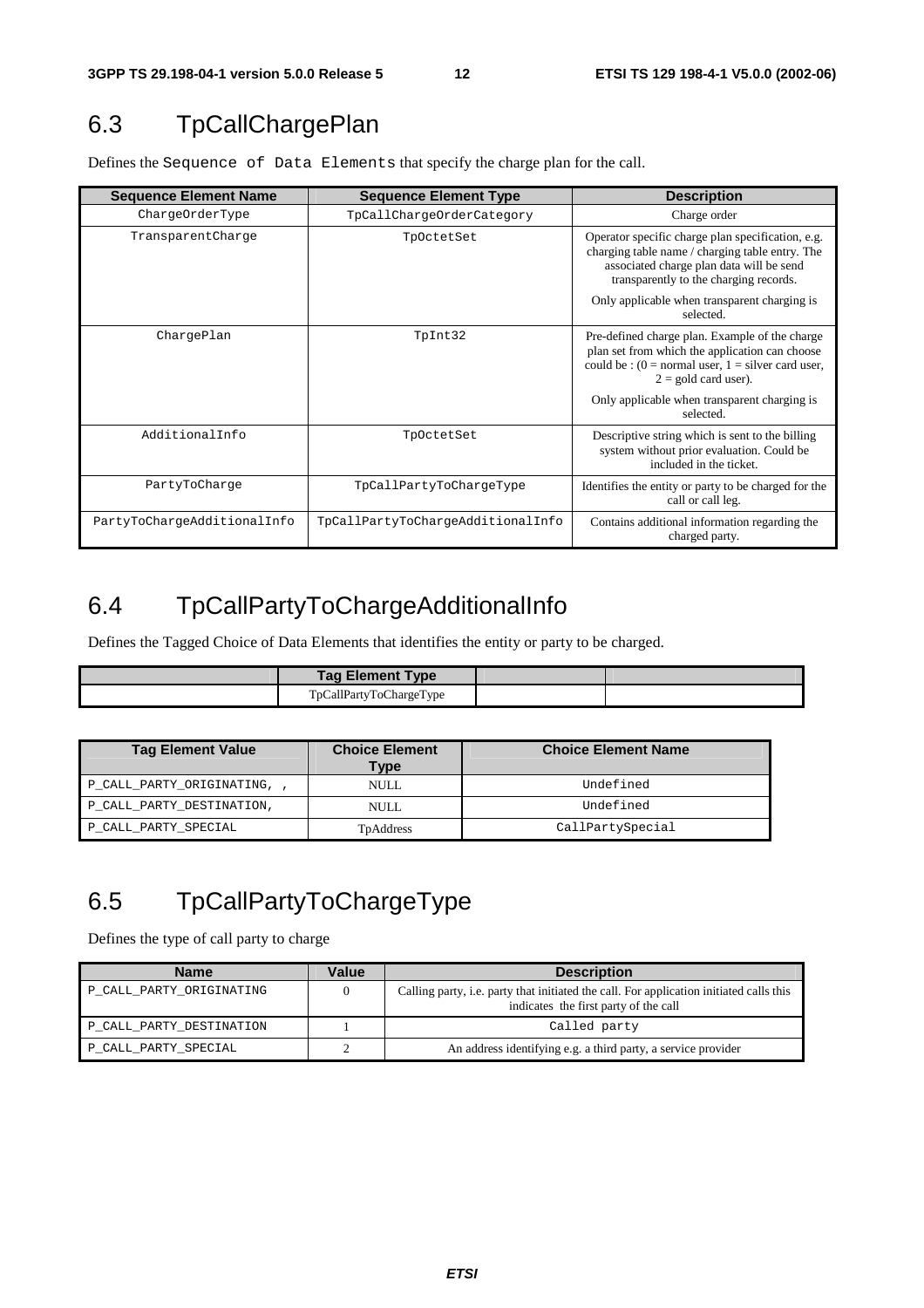### 6.6 TpCallChargeOrder

Defines the Tagged Choice of Data Elements that specify the charge plan for the call.

| <b>Tag Element Type</b>   |  |
|---------------------------|--|
| TpCallChargeOrderCategory |  |

| <b>Tag Element Value</b>     | <b>Choice Element Type</b> | <b>Choice Element Name</b> |
|------------------------------|----------------------------|----------------------------|
| P CALL CHARGE TRANSPARENT    | TpOctetSet                 | TransparentCharge          |
| P CALL CHARGE PREDEFINED SET | TpInt32                    | ChargePlan                 |

## 6.7 TpCallChargeOrderCategory

Defines the type of charging to be applied

| <b>Name</b>                  | Value | <b>Description</b>                                                                                                                                                                     |
|------------------------------|-------|----------------------------------------------------------------------------------------------------------------------------------------------------------------------------------------|
| P_CALL_CHARGE_TRANSPARENT    |       | Operator specific charge plan specification, e.g. charging table name /<br>charging table entry. The associated charge plan data will be send<br>transparently to the charging records |
| P CALL CHARGE PREDEFINED SET |       | Pre-defined charge plan. Example of the charge plan set from which the<br>application can choose could be : $(0 = normal user, 1 = silver card user, 2 =$<br>gold card user).          |

## 6.8 TpCallEndedReport

Defines the Sequence of Data Elements that specify the reason for the call ending.

| <b>Sequence Element Name</b> | <b>Sequence Element Type</b> | <b>Description</b>                                                                    |
|------------------------------|------------------------------|---------------------------------------------------------------------------------------|
| CallLegSessionID             | TpSessionID                  | The leg that initiated the release of the call.                                       |
|                              |                              | If the call release was not initiated by the leg,<br>then this value is set to $-1$ . |
| Cause                        | TpReleaseCause               | The cause of the call ending.                                                         |

## 6.9 TpCallError

Defines the Sequence of Data Elements that specify the additional information relating to a call error.

| <b>Sequence Element Name</b> | <b>Sequence Element Type</b> |
|------------------------------|------------------------------|
| ErrorTime                    | TpDateAndTime                |
| ErrorType                    | TpCallErrorType              |
| AdditionalErrorInfo          | TpCallAdditionalErrorInfo    |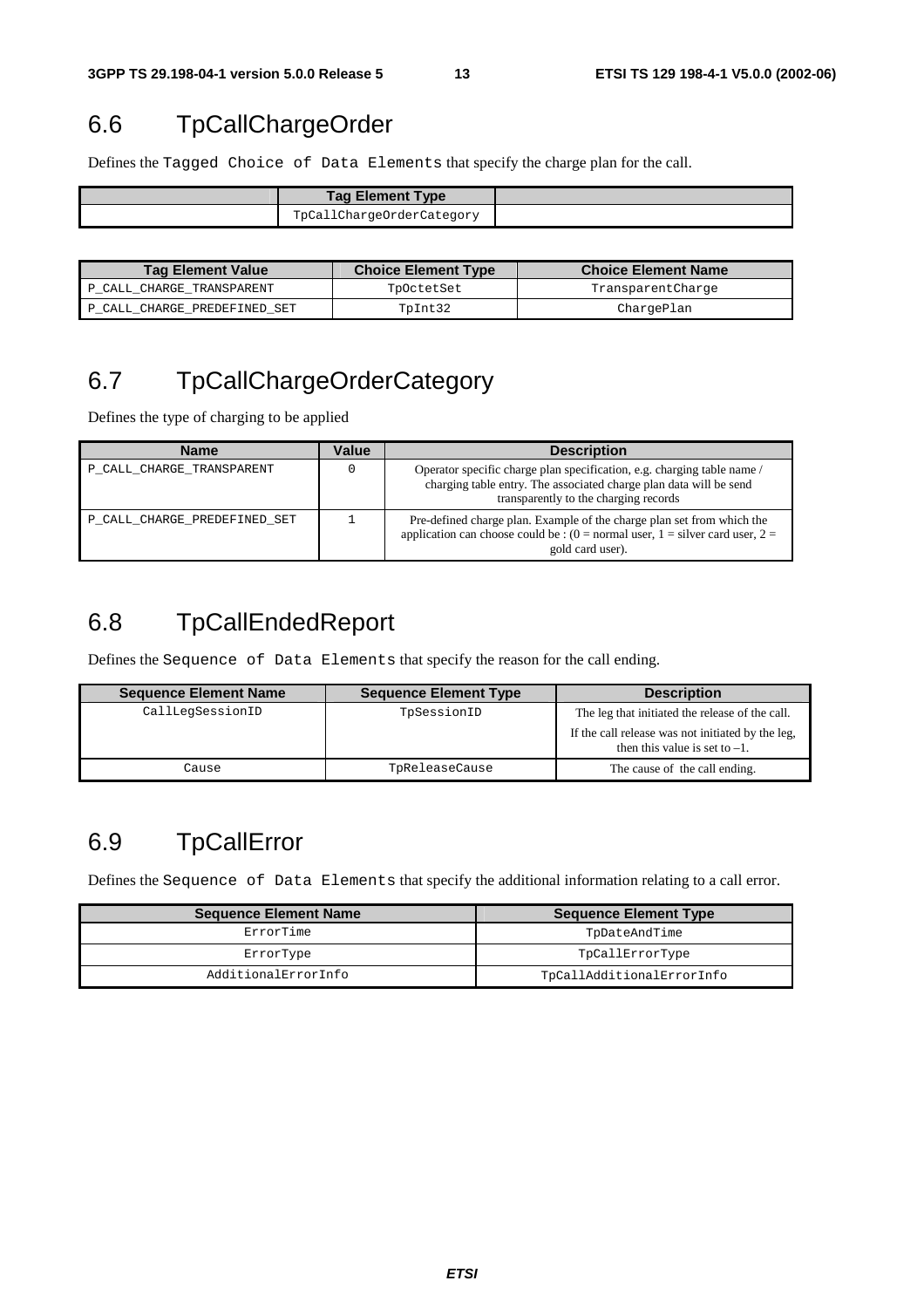## 6.10 TpCallAdditionalErrorInfo

Defines the Tagged Choice of Data Elements that specify additional call error and call error specific information. This is also used to specify call leg errors and information errors.

| <b>Tag Element Type</b> |  |
|-------------------------|--|
| TpCallErrorType         |  |

| <b>Tag Element Value</b>          | <b>Choice Element Type</b> | <b>Choice Element Name</b> |
|-----------------------------------|----------------------------|----------------------------|
| P_CALL_ERROR_UNDEFINED            | NULL                       | Undefined                  |
| P_CALL_ERROR_INVALID_ADDRESS      | TpAddressError             | CallErrorInvalidAddress    |
| P_CALL_ERROR_INVALID_STATE        | <b>NULL</b>                | Undefined                  |
| P_CALL_ERROR_RESOURCE_UNAVAILABLE | NULL                       | Undefined                  |

## 6.11 TpCallErrorType

Defines a specific call error.

| <b>Name</b>                       | Value | <b>Description</b>                                                                |
|-----------------------------------|-------|-----------------------------------------------------------------------------------|
| P_CALL_ERROR_UNDEFINED            |       | Undefined; the method failed or was refused, but no specific reason can be given. |
| P_CALL_ERROR_INVALID_ADDRESS      |       | The operation failed because an invalid address was given                         |
| P_CALL_ERROR_INVALID_STATE        |       | The call was not in a valid state for the requested operation                     |
| P_CALL_ERROR_RESOURCE_UNAVAILABLE |       | There are not enough resources to complete the request successfully               |

## 6.12 TpCallInfoReport

Defines the Sequence of Data Elements that specify the call information requested. Information that was not requested is invalid.

| <b>Sequence Element Name</b>   | <b>Sequence Element Type</b> | <b>Description</b>                                                                                                                                                                                     |
|--------------------------------|------------------------------|--------------------------------------------------------------------------------------------------------------------------------------------------------------------------------------------------------|
| CallInfoType                   | TpCallInfoType               | The type of call report.                                                                                                                                                                               |
| CallInitiationStartTime        | TpDateAndTime                | The time and date when the call, or follow-on call, was started.                                                                                                                                       |
| CallConnectedToResourceTime    | TpDateAndTime                | The date and time when the call was connected to the resource.                                                                                                                                         |
|                                |                              | This data element is only valid when information on user<br>interaction is reported.                                                                                                                   |
| CallConnectedToDestinationTime | TpDateAndTime                | The date and time when the call was connected to the<br>destination ( <i>i.e.</i> , when the destination answered the call). If the<br>destination did not answer, the time is set to an empty string. |
|                                |                              | This data element is invalid when information on user<br>interaction is reported with an intermediate report.                                                                                          |
| CallEndTime                    | TpDateAndTime                | The date and time when the call or follow-on call or user<br>interaction was terminated.                                                                                                               |
| Cause                          | TpReleaseCause               | The cause of the termination.                                                                                                                                                                          |

A callInfoReport will be generated at the end of user interaction and at the end of the connection with the associated address. This means that either the destination related information is present or the resource related information, but not both.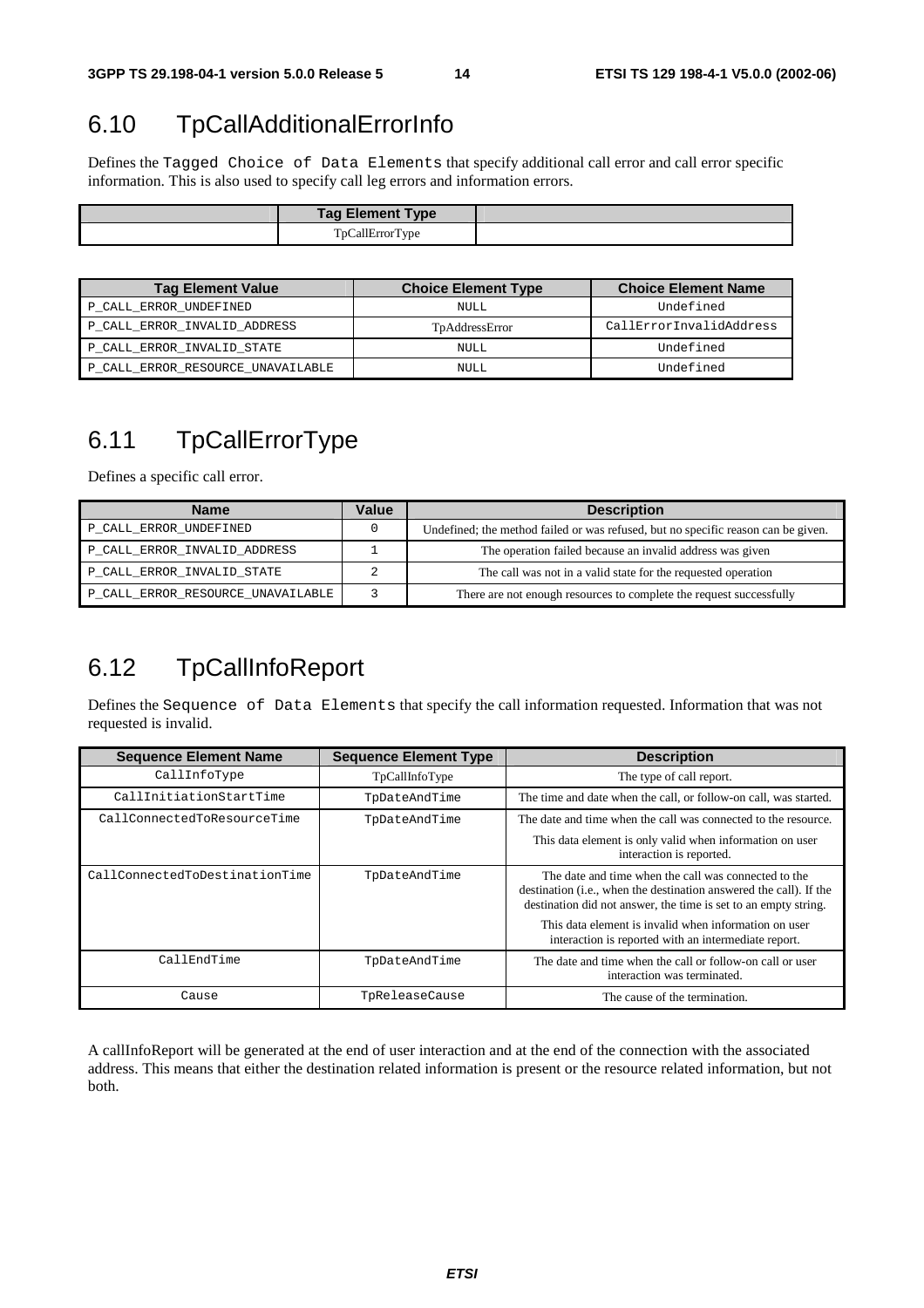### 6.13 TpCallInfoType

Defines the type of call information requested and reported. The values may be combined by a logical 'OR' function.

| Name                      | Value           | <b>Description</b>  |
|---------------------------|-----------------|---------------------|
| P_CALL_INFO_UNDEFINED     | 00 <sub>h</sub> | Undefined           |
| P CALL INFO TIMES         | 01 <sub>h</sub> | Relevant call times |
| P CALL INFO RELEASE CAUSE | 02 <sub>h</sub> | Call release cause  |

### 6.14 TpCallLoadControlMechanism

Defines the Tagged Choice of Data Elements that specify the applied mechanism and associated parameters.

| <b>Tag Element Type</b>                                      |  |
|--------------------------------------------------------------|--|
| $\sim$<br>TnCallLoadC<br>ControlMechanism<br>v <sub>pe</sub> |  |

| <b>Tag Element Value</b>         | <b>Choice Element Type</b>    | <b>Choice Element Name</b> |
|----------------------------------|-------------------------------|----------------------------|
| P CALL LOAD CONTROL PER INTERVAL | TpCallLoadControlIntervalRate | CallLoadControlPerInterval |

### 6.15 TpCallLoadControlIntervalRate

Defines the call admission rate of the call load control mechanism used. This data type indicates the interval (in milliseconds) between calls that are admitted.

| <b>Name</b>                        | Value    | <b>Description</b>       |
|------------------------------------|----------|--------------------------|
| P_CALL_LOAD_CONTROL_ADMIT_NO_CALLS |          | Infinite interval        |
|                                    |          | (do not admit any calls) |
|                                    | $-60000$ | Duration in milliseconds |

### 6.16 TpCallLoadControlMechanismType

Defines the type of call load control mechanism to use.

| Name                             | Value | <b>Description</b>          |
|----------------------------------|-------|-----------------------------|
| P CALL LOAD CONTROL PER INTERVAL |       | admit one call per interval |

### 6.17 TpCallMonitorMode

Defines the mode that the call will monitor for events, or the mode that the call is in following a detected event.

| <b>Name</b>                        | Value | <b>Description</b>                                                                                                                                                                                                                                   |
|------------------------------------|-------|------------------------------------------------------------------------------------------------------------------------------------------------------------------------------------------------------------------------------------------------------|
| P CALL MONITOR MODE INTERRUPT      |       | The call event is intercepted by the call control service and call processing is<br>interrupted. The application is notified of the event and call processing resumes<br>following an appropriate API call or network event (such as a call release) |
| P CALL MONITOR MODE NOTIFY         |       | The call event is detected by the call control service but not intercepted. The<br>application is notified of the event and call processing continues                                                                                                |
| P CALL_MONITOR_MODE_DO_NOT_MONITOR |       | Do not monitor for the event                                                                                                                                                                                                                         |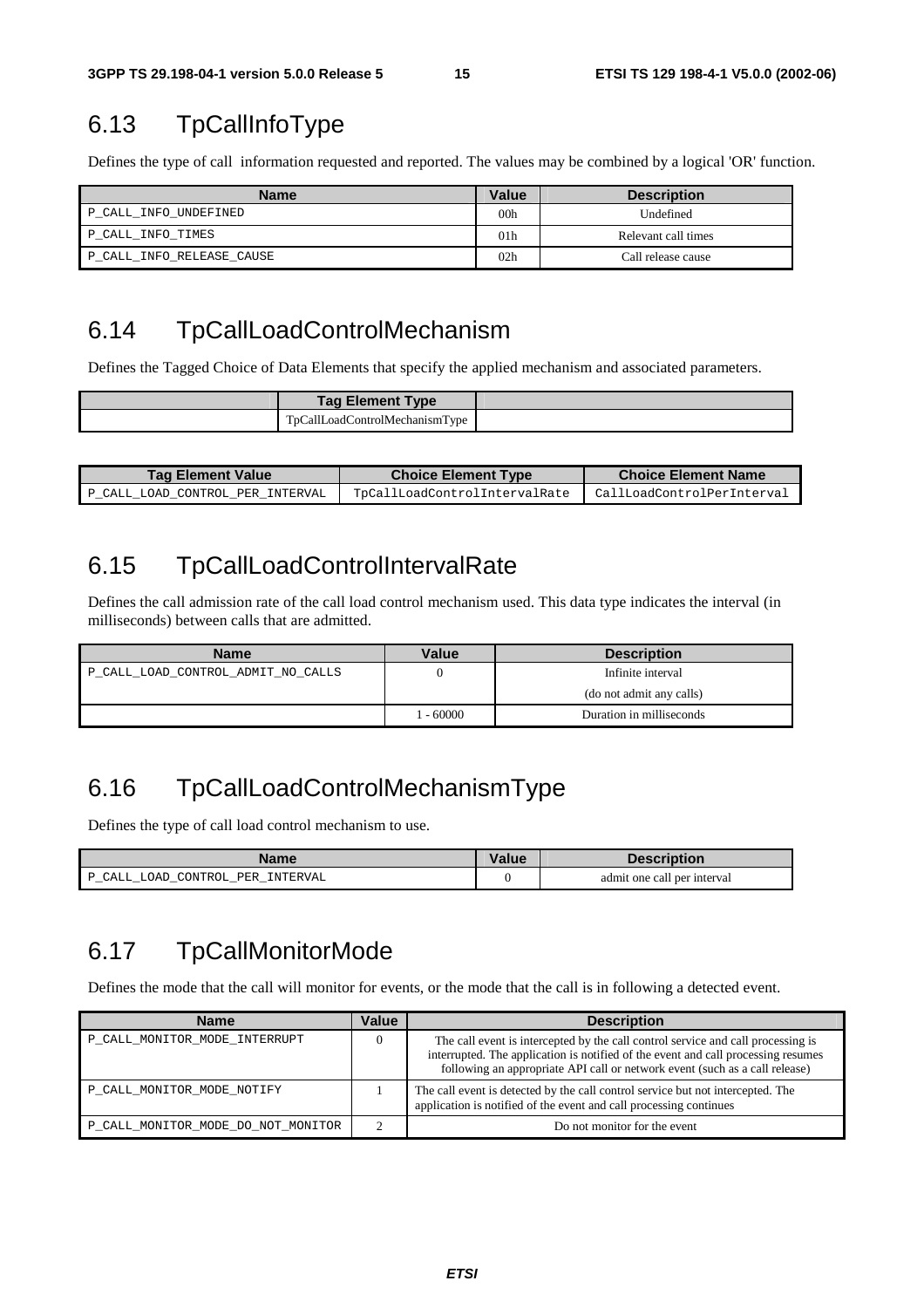## 6.18 TpCallNetworkAccessType

This data defines the bearer capabilities associated with the call. (3GPP TS 24.002) This information is network operator specific and may not always be available because there is no standard protocol to retrieve the information.

| <b>Name</b>                               | Value | <b>Description</b>                            |
|-------------------------------------------|-------|-----------------------------------------------|
| P CALL NETWORK ACCESS TYPE UNKNOWN        |       | Network type information unknown at this time |
| P CALL NETWORK ACCESS TYPE POT            |       | <b>POTS</b>                                   |
| P CALL NETWORK ACCESS TYPE ISDN           |       | <b>ISDN</b>                                   |
| P_CALL_NETWORK_ACCESS_TYPE_DIALUPINTERNET |       | Dial-up Internet                              |
| P_CALL_NETWORK_ACCESS_TYPE_XDSL           |       | xDSL                                          |
| P_CALL_NETWORK_ACCESS_TYPE_WIRELESS       |       | Wireless                                      |

## 6.19 TpCallPartyCategory

This data type defines the category of a calling party. (Q.763: Calling Party Category / Called Party Category)

| <b>Name</b>                        | Value | <b>Description</b>                            |
|------------------------------------|-------|-----------------------------------------------|
| P_CALL_PARTY_CATEGORY_UNKNOWN      | 0     | calling party's category unknown at this time |
| P_CALL_PARTY_CATEGORY_OPERATOR_F   |       | operator, language French                     |
| P_CALL_PARTY_CATEGORY_OPERATOR_E   | 2     | operator, language English                    |
| P_CALL_PARTY_CATEGORY_OPERATOR_G   | 3     | operator, language German                     |
| P_CALL_PARTY_CATEGORY_OPERATOR_R   | 4     | operator, language Russian                    |
| P_CALL_PARTY_CATEGORY_OPERATOR_S   | 5     | operator, language Spanish                    |
| P_CALL_PARTY_CATEGORY_ORDINARY_SUB | 6     | ordinary calling subscriber                   |
| P_CALL_PARTY_CATEGORY_PRIORITY_SUB | 7     | calling subscriber with priority              |
| P_CALL_PARTY_CATEGORY_DATA_CALL    | 8     | data call (voice band data)                   |
| P_CALL_PARTY_CATEGORY_TEST_CALL    | 9     | test call                                     |
| P_CALL_PARTY_CATEGORY_PAYPHONE     | 10    | payphone                                      |

## 6.20 TpCallServiceCode

Defines the Sequence of Data Elements that specify the service code and type of service code received during a call. The service code type defines how the value string should be interpreted.

| <b>Sequence Element Name</b> | <b>Sequence Element Type</b> |
|------------------------------|------------------------------|
| CallServiceCodeType          | TpCallServiceCodeType        |
| ServiceCodeValue             | TpString                     |

## 6.21 TpCallServiceCodeSet

Defines a Numbered Set of Data Elements of TpCallServiceCode.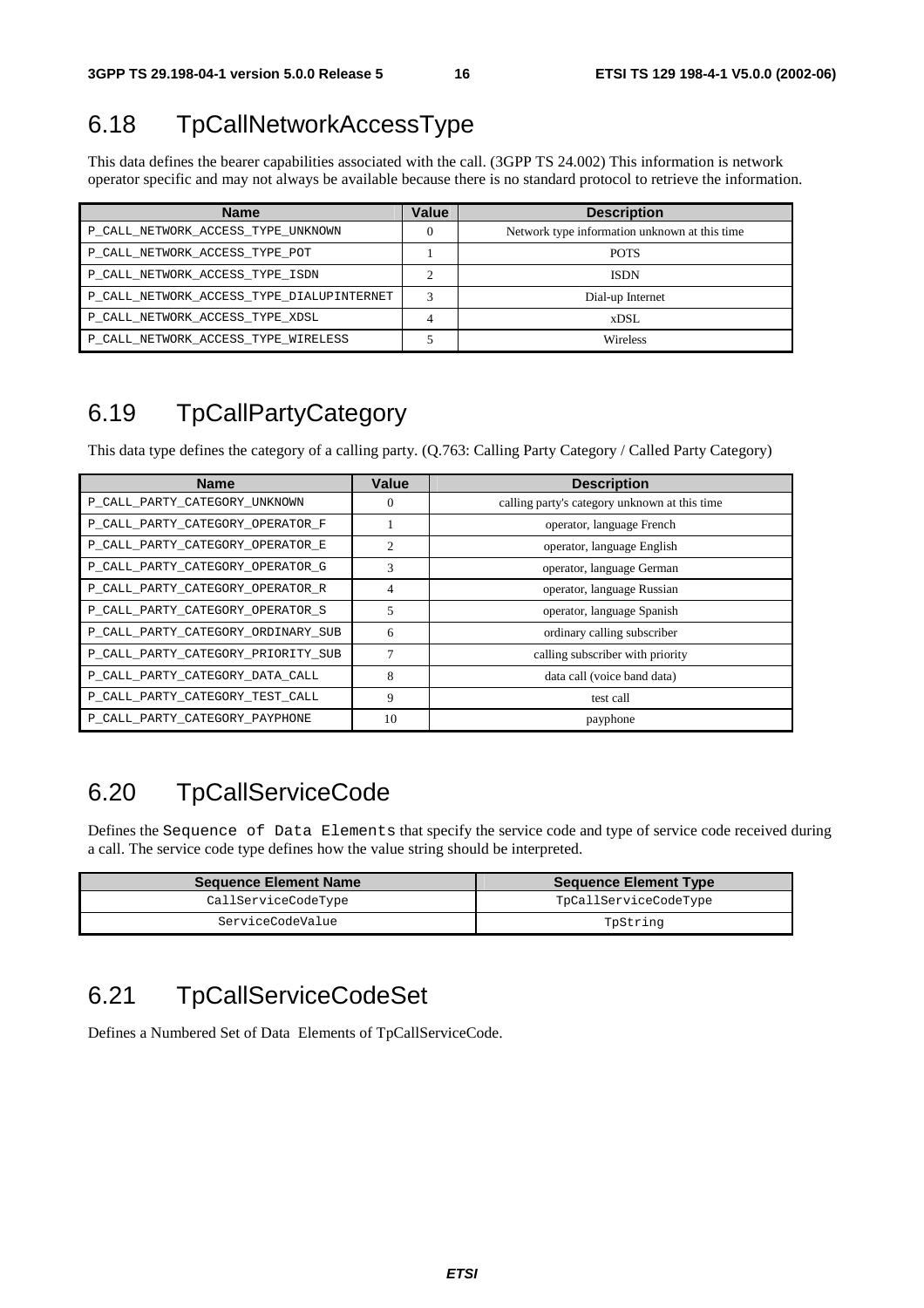## 6.22 TpCallServiceCodeType

Defines the different types of service codes that can be received during the call.

| <b>Name</b>                   | Value          | <b>Description</b>                                                                                                                                             |
|-------------------------------|----------------|----------------------------------------------------------------------------------------------------------------------------------------------------------------|
| P_CALL_SERVICE_CODE_UNDEFINED | 0              | The type of service code is unknown. The corresponding string is operator specific.                                                                            |
| P_CALL_SERVICE_CODE_DIGITS    |                | The user entered a digit sequence during the call. The corresponding string is an ASCII<br>representation of the received digits.                              |
| P CALL SERVICE CODE FACILITY  | $\mathfrak{D}$ | A facility information element is received. The corresponding string contains the facility<br>information element as defined in ITU 0.932                      |
| P CALL SERVICE CODE U2U       | 3              | A user-to-user message was received. The associated string contains the content of the<br>user-to-user information element.                                    |
| P CALL SERVICE CODE HOOKFLASH | 4              | The user performed a hookflash, optionally followed by some digits. The corresponding<br>string is an ASCII representation of the entered digits.              |
| P CALL SERVICE CODE RECALL    | 5              | The user pressed the register recall button, optionally followed by some digits. The<br>corresponding string is an ASCII representation of the entered digits. |

## 6.23 TpCallSuperviseReport

Defines the responses from the call control service for calls that are supervised. The values may be combined by a logical 'OR' function.

| <b>Name</b>                   | Value | <b>Description</b>                                                                                                                                                                 |
|-------------------------------|-------|------------------------------------------------------------------------------------------------------------------------------------------------------------------------------------|
| P_CALL_SUPERVISE_TIMEOUT      | 01h   | The call supervision timer has expired                                                                                                                                             |
| P CALL SUPERVISE CALL ENDED   | 02h   | The call has ended, either due to timer expiry or call party release. In case the called<br>party disconnects but a follow-on call can still be made also this indication is used. |
| P CALL SUPERVISE TONE APPLIED | 04h   | A warning tone has been applied. This is only sent in combination with<br>P CALL SUPERVISE TIMEOUT                                                                                 |
| P_CALL_SUPERVISE_UI_FINISHED  | 08h   | The user interaction has finished.                                                                                                                                                 |

## 6.24 TpCallSuperviseTreatment

Defines the treatment of the call by the call control service when the call supervision timer expires. The values may be combined by a logical 'OR' function.

| <b>Name</b>                 | Value           | <b>Description</b>                                                                                                                                                                                            |
|-----------------------------|-----------------|---------------------------------------------------------------------------------------------------------------------------------------------------------------------------------------------------------------|
| P_CALL_SUPERVISE_RELEASE    | 01h             | Release the call when the call supervision timer expires                                                                                                                                                      |
| P_CALL_SUPERVISE_RESPOND    | 02 <sub>h</sub> | Notify the application when the call supervision timer expires                                                                                                                                                |
| P_CALL_SUPERVISE_APPLY_TONE | 04h             | Send a warning tone to the originating party when the call supervision timer expires. If<br>call release is requested, then the call will be released following the tone after an<br>administered time period |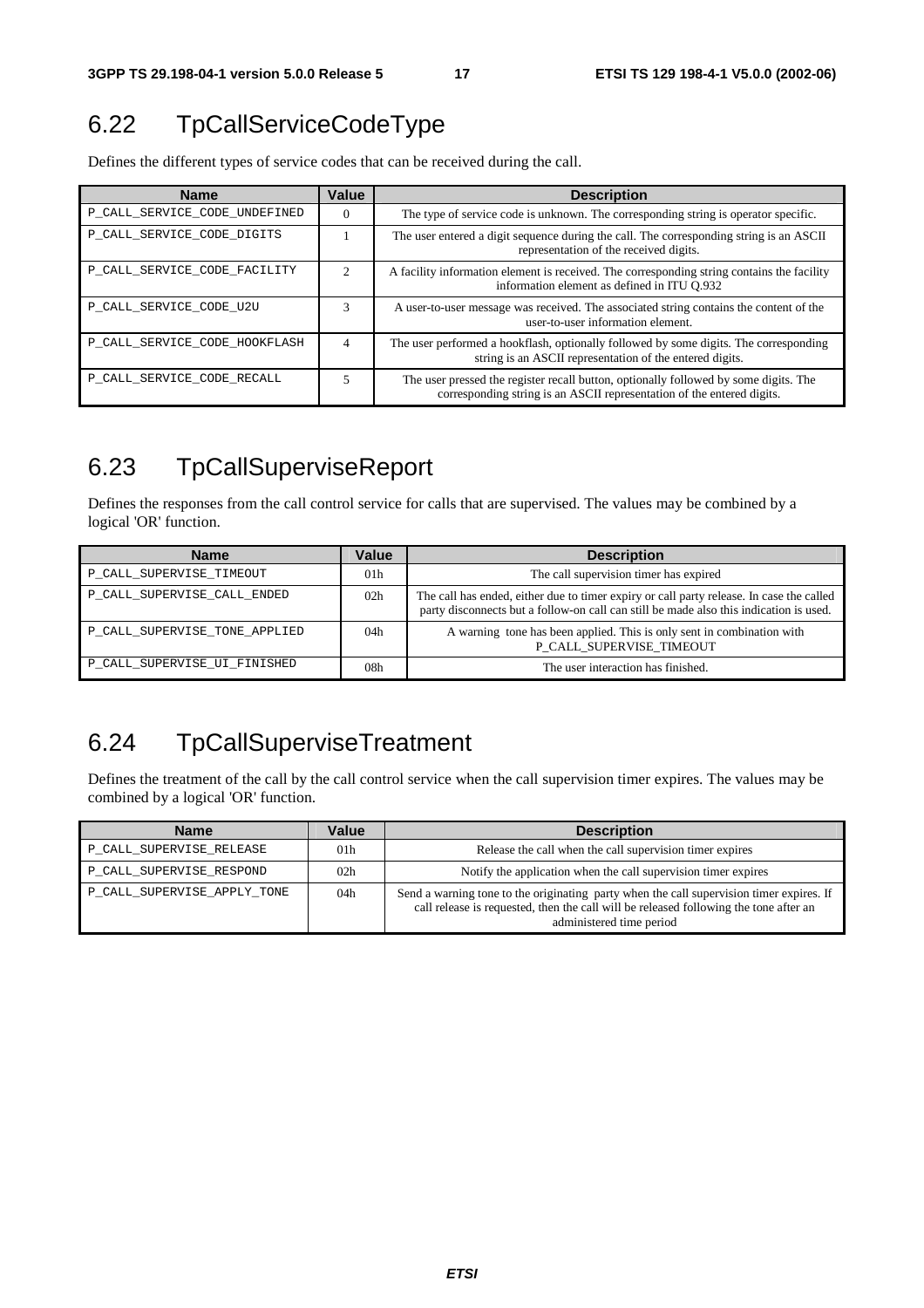## 6.25 TpCallTeleService

This data type defines the tele-service associated with the call. (Q.763: User Teleservice Information, Q.931: High Layer Compatibility Information, and 3GPP TS 22.003)

| <b>Name</b>                          | <b>Value</b>   | <b>Description</b>                                                                           |
|--------------------------------------|----------------|----------------------------------------------------------------------------------------------|
| P_CALL_TELE_SERVICE_UNKNOWN          | $\Omega$       | Teleservice information unknown at this time                                                 |
| P_CALL_TELE_SERVICE_TELEPHONY        | 1              | Telephony                                                                                    |
| P_CALL_TELE_SERVICE_FAX_2_3          | $\overline{2}$ | Facsimile Group 2/3                                                                          |
| P_CALL_TELE_SERVICE_FAX_4_I          | 3              | Facsimile Group 4, Class I                                                                   |
| P_CALL_TELE_SERVICE_FAX_4_II_III     | $\overline{4}$ | Facsimile Group 4, Classes II and III                                                        |
| P_CALL_TELE_SERVICE_VIDEOTEX_SYN     | 5              | Syntax based Videotex                                                                        |
| P_CALL_TELE_SERVICE_VIDEOTEX_INT     | 6              | International Videotex interworking via gateways or interworking units                       |
| P_CALL_TELE_SERVICE_TELEX            | $\tau$         | Telex service                                                                                |
| P_CALL_TELE_SERVICE_MHS              | 8              | <b>Message Handling Systems</b>                                                              |
| P_CALL_TELE_SERVICE_OSI              | 9              | OSI application                                                                              |
| P_CALL_TELE_SERVICE_FTAM             | 10             | FTAM application                                                                             |
| P_CALL_TELE_SERVICE_VIDEO            | 11             | Videotelephony                                                                               |
| P_CALL_TELE_SERVICE_VIDEO_CONF       | 12             | Videoconferencing                                                                            |
| P_CALL_TELE_SERVICE_AUDIOGRAPH_CONF  | 13             | Audiographic conferencing                                                                    |
| P_CALL_TELE_SERVICE_MULTIMEDIA       | 14             | Multimedia services                                                                          |
| P_CALL_TELE_SERVICE_CS_INI_H221      | 15             | Capability set of initial channel of H.221                                                   |
| P_CALL_TELE_SERVICE_CS_SUB_H221      | 16             | Capability set of subsequent channel of H.221                                                |
| P_CALL_TELE_SERVICE_CS_INI_CALL      | 17             | Capability set of initial channel associated with an active 3,1 kHz audio or<br>speech call. |
| P_CALL_TELE_SERVICE_DATATRAFFIC      | 18             | Data traffic.                                                                                |
| P_CALL_TELE_SERVICE_EMERGENCY_CALLS  | 19             | <b>Emergency Calls</b>                                                                       |
| P_CALL_TELE_SERVICE_SMS_MT_PP        | 20             | Short message MT/PP                                                                          |
| P_CALL_TELE_SERVICE_SMS_MO_PP        | 21             | Short message MO/PP                                                                          |
| P_CALL_TELE_SERVICE_CELL_BROADCAST   | 22             | Cell Broadcast Service                                                                       |
| P_CALL_TELE_SERVICE_ALT_SPEECH_FAX_3 | 23             | Alternate speech and facsimile group 3                                                       |
| P_CALL_TELE_SERVICE_AUTOMATIC_FAX_3  | 24             | Automatic Facsimile group 3                                                                  |
| P_CALL_TELE_SERVICE_VOICE_GROUP_CALL | 25             | Voice Group Call Service                                                                     |
| P_CALL_TELE_SERVICE_VOICE_BROADCAST  | 26             | Voice Broadcast Service                                                                      |

## 6.26 TpCallTreatment

Defines the Sequence of Data Elements that specify the treatment for calls that will be handled only by the network (for example, call which are not admitted by the call load control mechanism).

| <b>Sequence Element Name</b> | <b>Sequence Element Type</b>  |
|------------------------------|-------------------------------|
| CallTreatmentType            | TpCallTreatmentType           |
| ReleaseCause                 | TpReleaseCause                |
| AdditionalTreatmentInfo      | TpCallAdditionalTreatmentInfo |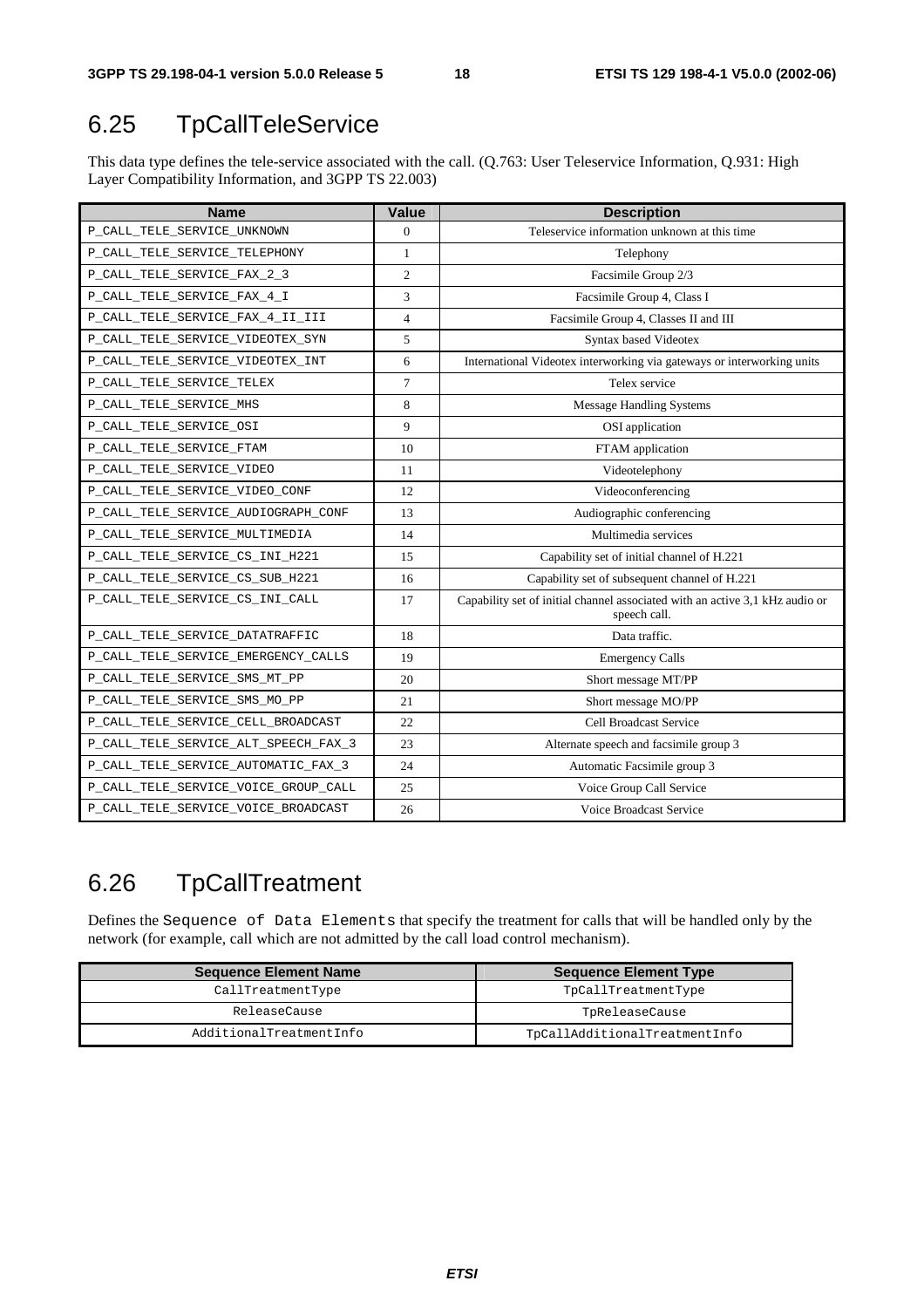## 6.27 TpCallTreatmentType

Defines the treatment for calls that will be handled only by the network.

| <b>Name</b>              | Value | <b>Description</b>                                                       |
|--------------------------|-------|--------------------------------------------------------------------------|
| P_CALL_TREATMENT_DEFAULT |       | Default treatment                                                        |
| P CALL TREATMENT RELEASE |       | Release the call                                                         |
| P CALL TREATMENT SIAR    |       | Send information to the user, and release the call (Send Info & Release) |

## 6.28 TpCallAdditionalTreatmentInfo

Defines the Tagged Choice of Data Elements that specify the information to be sent to a call party.

| <b>Tag Element Type</b> |  |
|-------------------------|--|
| TpCallTreatmentType     |  |

| <b>Tag Element Value</b> | <b>Choice Element Type</b> | <b>Choice Element Name</b> |
|--------------------------|----------------------------|----------------------------|
| P_CALL_TREATMENT_DEFAULT | NULL.                      | Undefined                  |
| P CALL TREATMENT RELEASE | NULL.                      | Undefined                  |
| P CALL TREATMENT SIAR    | TpUIInfo                   | InformationToSend          |

## 6.29 TpMediaType

Defines the media type of a media stream. The values may be combined by a logical 'OR' function.

| <b>Name</b> | Value | <b>Description</b>          |
|-------------|-------|-----------------------------|
| P_AUDIO     |       | Audio stream                |
| P VIDEO     |       | Video stream                |
| P DATA      |       | Data stream $(e.g., T.120)$ |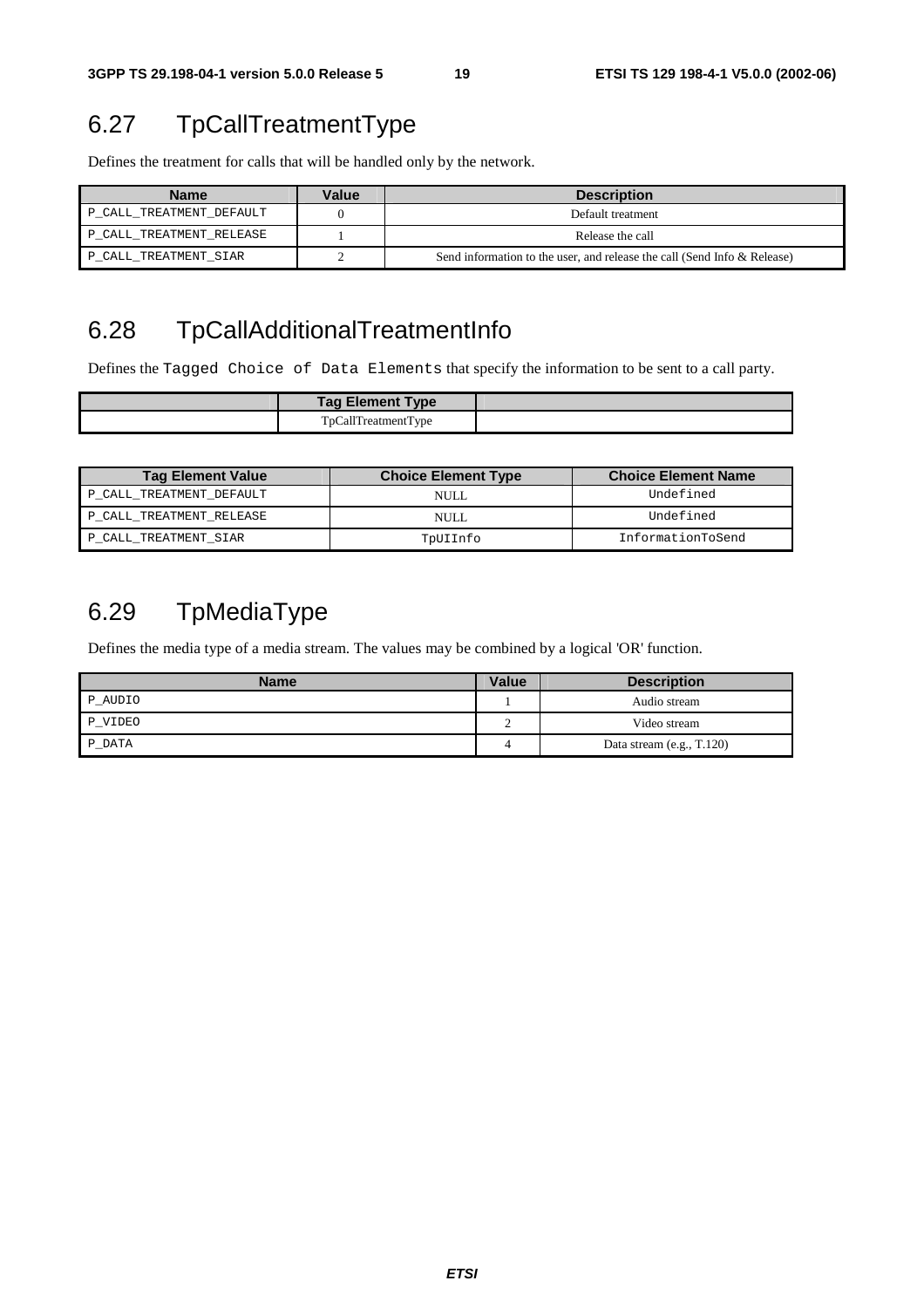## Annex A (normative): OMG IDL Description of Common Call Control Data Types

The OMG IDL representation of this specification is contained in the text file common\_cc\_data.idl (contained in archive 291980401IDL.ZIP) which accompanies the present document.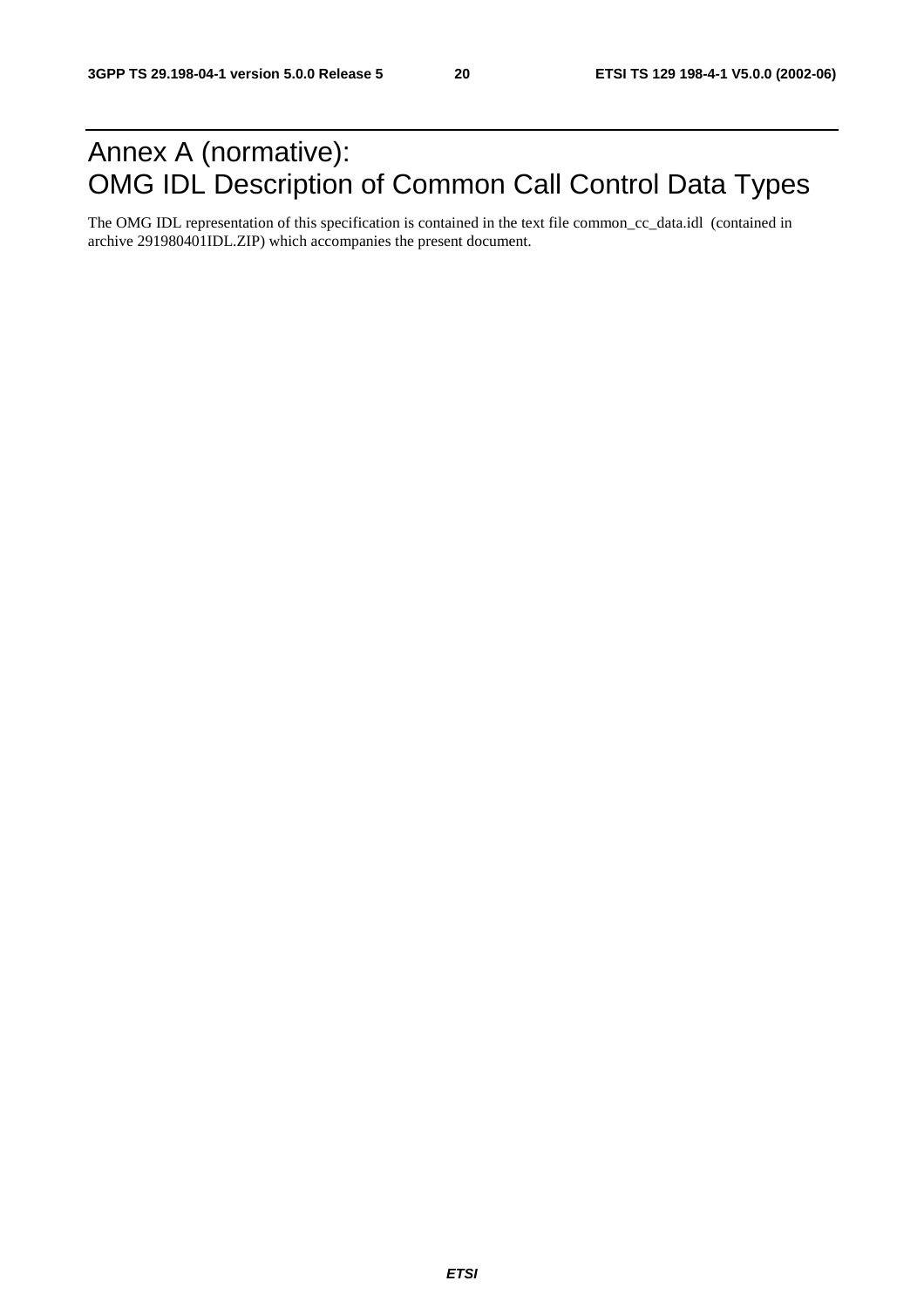## Annex B (informative): W3C WSDL Description of Common Call Control Data Types

The W3C WSDL representation of this specification is contained in text files (common\_cc\_data.wsdl contained in archive 291980401WSDL.ZIP) which accompanies the present document.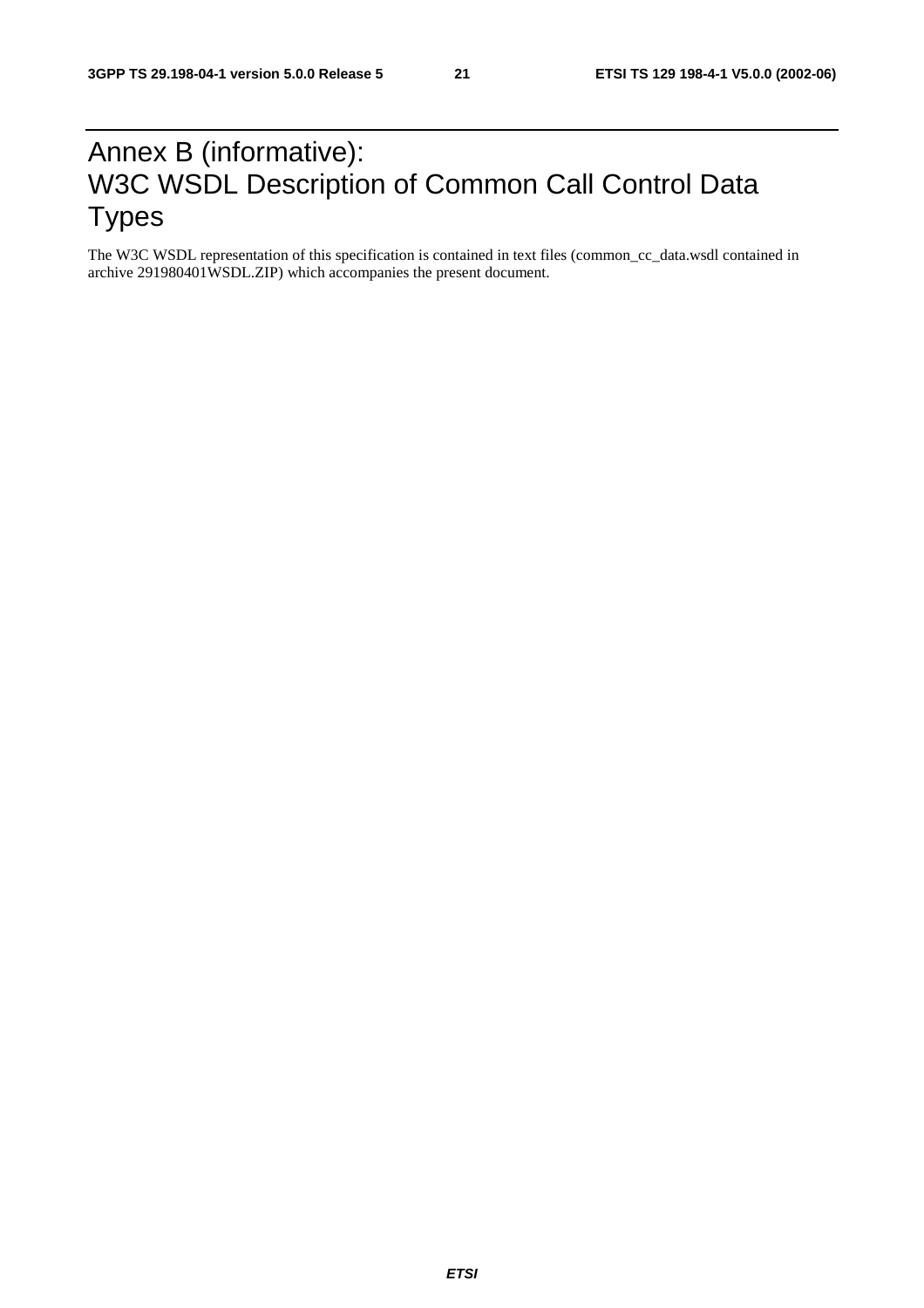## Annex C (informative): Java API Description of the Call Control SCFs

The Java API representation of this specification can be obtained from the following URL:

• Java Call Control [\(http://jcp.org/jsr/detail/21.jsp](http://jcp.org/jsr/detail/21.jsp))

Each JSR webpage contains a table identifying the relationships between the different versions of the Parlay, ETSI/OSA, 3GPP/OSA and JAIN SPA specifications. In addition, each JAIN SPA specification version indicates to which Parlay, ETSI/OSA and 3GPP/OSA specification versions it corresponds to.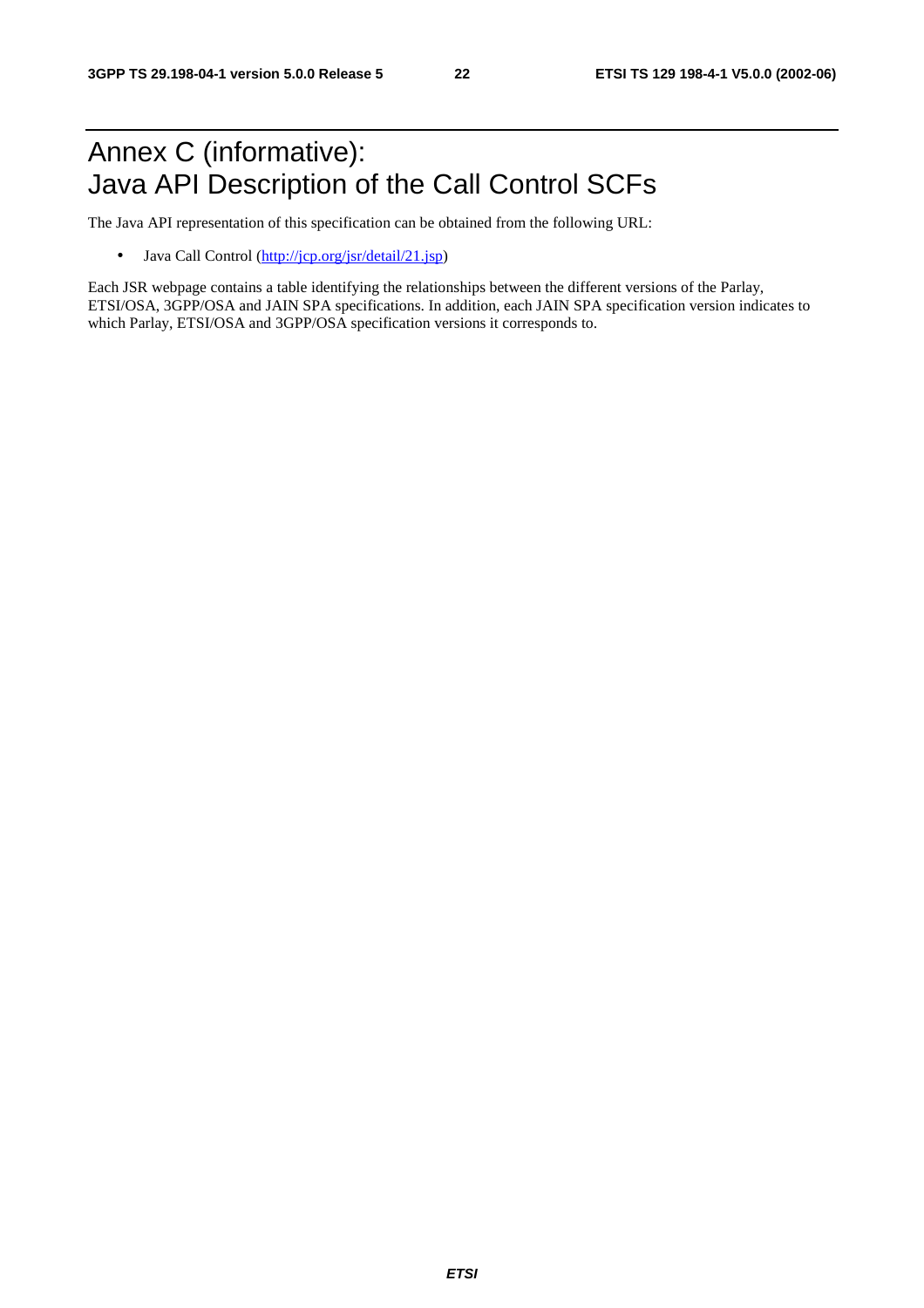## Annex D (informative): Change history

| <b>Change history</b> |       |                     |                |                          |                                                                        |       |            |
|-----------------------|-------|---------------------|----------------|--------------------------|------------------------------------------------------------------------|-------|------------|
| Date                  | TSG # | TSG Doc.            | <b>CR</b>      | Rev                      | Subject/Comment                                                        | Old   | <b>New</b> |
| Mar 2001              | CN 11 | NP-010134           | 047            |                          | CR 29.198: for moving TS 29.198 from R99 to Rel 4 (N5-010158)          | 3.2.0 | 1.0.0      |
| <b>June 2001</b>      |       | CN 12 NP-010327     | $\overline{a}$ | Ξ.                       | Approved at TSG CN#12 and placed under Change Control                  | 2.0.0 | 4.0.0      |
| Sep 2001              |       | CN 13 NP-010467     | 001            | --                       | Changing references to JAIN                                            | 4.0.0 | 4.1.0      |
| Sep 2001              |       | CN_13 NP-010467     | 002            | --                       | Correction of text descriptions for methods enableCallNotification and | 4.0.0 | 4.1.0      |
|                       |       |                     |                |                          | createNotification                                                     |       |            |
| Sep 2001              |       | CN 13 NP-010467     | 003            |                          | Specify the behaviour when a call leg times out                        | 4.0.0 | 4.1.0      |
| Sep 2001              |       | CN 13 NP-010467     | 004            | ц.                       | Removal of Faulty state in MPCCS Call State Transition Diagram and     | 4.0.0 | 4.1.0      |
|                       |       |                     |                |                          | method callFaultDetected in MPCCS in OSA R4                            |       |            |
| Sep 2001              |       | CN_13 NP-010467     | 005            | --                       | Missing TpCallAppInfoSet description in OSA R4                         | 4.0.0 | 4.1.0      |
| Sep 2001              |       | CN_13 NP-010467     | 006            | Ξ.                       | Redirecting a call leg vs. creating a call leg clarification in OSA R4 | 4.0.0 | 4.1.0      |
| Sep 2001              |       | CN_13 NP-010467     | 007            | ш,                       | Introduction of MPCC Originating and Terminating Call Leg STDs for     | 4.0.0 | 4.1.0      |
|                       |       |                     |                |                          | IpCallLeg                                                              |       |            |
| Sep 2001              |       | CN_13 NP-010467     | 008            | щ,                       | Corrections to SetChargePlan() Addition of PartyToCharge parmeter      | 4.0.0 | 4.1.0      |
| Sep 2001              |       | CN_13 NP-010467     | 009            |                          | Corrections to SetChargePlan()                                         | 4.0.0 | 4.1.0      |
| Sep 2001              |       | CN_13 NP-010467     | 010            | ц.                       | Remove distinction between final- and intermediate-report              | 4.0.0 | 4.1.0      |
| Sep 2001              |       | CN_13 NP-010467     | 011            | щ.                       | Inclusion of TpMediaType                                               | 4.0.0 | 4.1.0      |
|                       |       |                     |                |                          | Corrections to GCC STD                                                 |       |            |
| Sep 2001              |       | CN_13 NP-010467     | 012            |                          |                                                                        | 4.0.0 | 4.1.0      |
| Sep 2001              |       | CN_13 NP-010467     | 013            |                          | Introduction of sequence diagrams for MPCC services                    | 4.0.0 | 4.1.0      |
| Sep 2001              |       | CN_13 NP-010467     | 014            | щ.                       | The use of the REDIRECT event needs to be illustrated                  | 4.0.0 | 4.1.0      |
| Sep 2001              |       | CN_13 NP-010467     | 015            | Ξ.                       | Corrections to SetCallChargePlan()                                     | 4.0.0 | 4.1.0      |
| Sep 2001              |       | CN_13 NP-010467     | 016            |                          | Add one additional error indication                                    | 4.0.0 | 4.1.0      |
| Sep 2001              |       | CN_13 NP-010467     | 017            | --                       | Corrections to Call Control - GCCS Exception handling                  | 4.0.0 | 4.1.0      |
| Sep 2001              |       | CN_13 NP-010467     | 018            |                          | Corrections to Call Control - Errors in Exceptions                     | 4.0.0 | 4.1.0      |
| Dec 2001              |       | CN_14 NP-010597     | 019            |                          | Replace Out Parameters with Return Types                               | 4.1.0 | 4.2.0      |
| Dec 2001              |       | CN_14 NP-010597     | 020            | ц,                       | Removal of time based charging property                                | 4.1.0 | 4.2.0      |
| Dec 2001              |       | CN_14 NP-010597     | 021            | щ.                       | Make attachMedia() and detachMedia() asynchronous                      | 4.1.0 | 4.2.0      |
| Dec 2001              |       | CN_14 NP-010597     | 022            |                          | Correction of treatment datatype in superviseReg on call leg           | 4.1.0 | 4.2.0      |
| Dec 2001              |       | CN_14 NP-010597     | 023            |                          | Corrections to Call Control Data Types                                 | 4.1.0 | 4.2.0      |
| Dec 2001              | CN    | 14 NP-010597        | 024            | ш.                       | Correction to Call Control (CC)                                        | 4.1.0 | 4.2.0      |
| Dec 2001              |       | CN 14   NP-010597   | 025            |                          | Amend the Generic Call Control introductory part                       | 4.1.0 | 4.2.0      |
| Dec 2001              |       | CN_14 NP-010597     | 026            | --                       | Correction in TpCallEventType                                          | 4.1.0 | 4.2.0      |
| Dec 2001              |       | CN_14 NP-010597     | 027            | --                       | Addition of missing description of RouteErr()                          | 4.1.0 | 4.2.0      |
| Dec 2001              |       | CN 14 NP-010597     | 028            |                          | Misleading description of createAndRouteCallLegErr()                   | 4.1.0 | 4.2.0      |
| Dec 2001              |       |                     | 029            | щ.                       |                                                                        |       | 4.2.0      |
|                       |       | CN_14 NP-010597     |                |                          | Correction to values of TpCallNotificationType,                        | 4.1.0 |            |
|                       |       |                     |                |                          | TpCallLoadControlMechanismType                                         |       |            |
| Dec 2001              |       | CN_14 NP-010695     | 030            | щ,                       | Correction of method getLastRedirectionAddress                         | 4.1.0 | 4.2.0      |
| Mar 2002              |       | CN_15 NP-020106     | 031            | ц,                       | Add P_INVALID_INTERFACE_TYPE exception to                              | 4.2.0 | 4.3.0      |
|                       |       |                     |                |                          | IpService.setCallback() and IpService.setCallbackWithSessionID()       |       |            |
| Mar 2002              |       | CN_15 NP-020106     | 032            |                          | Correction of Event Subscription/Notification Data Type                | 4.2.0 | 4.3.0      |
| Mar 2002              |       | CN 15 NP-020106     | 033            | ц.                       | Correction of parameter name in lpCallLeg.routeReq() and in            | 4.2.0 | 4.3.0      |
|                       |       |                     |                |                          | IpCallLeg.setAdviceOfCharge()                                          |       |            |
| Mar 2002              |       | CN_15 NP-020106 034 |                |                          | Clarification of ambiguous Event handling rules                        | 4.2.0 | 4.3.0      |
| Jun 2002              |       | CN_16 NP-020180 035 |                | щ.                       | Correction to TpCallChargePlan                                         | 4.3.0 | 4.4.0      |
| Jun 2002              |       | CN_16 NP-020180 036 |                | $\overline{\phantom{a}}$ | Correction to CAMEL Service Property values                            | 4.3.0 | 4.4.0      |
| Jun 2002              |       | CN_16 NP-020181 037 |                |                          | Addition of support for Java API technology realisation                | 4.4.0 | 5.0.0      |
| Jun 2002              |       | CN_16 NP-020182 038 |                |                          | Addition of support for WSDL realisation                               | 4.4.0 | 5.0.0      |
| Jun 2002              |       | CN_16 NP-020187     | 039            |                          | Addition of support for Emergency Telecommunications Service           | 4.4.0 | 5.0.0      |
| Jun 2002              |       | CN 16 NP-020183 040 |                |                          | Addition of support for Network Controlled Notifications MPCC          | 4.4.0 | 5.0.0      |
| Jun 2002              |       | CN_16 NP-020187     | 041            |                          | Changes to getNotification()                                           | 4.4.0 | 5.0.0      |
| Jun 2002              |       | CN 16 NP-020187     | 042            |                          | Addition of P_UNSUPPORTED_MEDIA release cause to                       | 4.4.0 | 5.0.0      |
|                       |       |                     |                |                          | <b>TpReleaseCause</b>                                                  |       |            |
| Jun 2002              |       | CN_16 NP-020187     | 043            |                          | Addition of CAMEL Phase 4 Service Property values                      | 4.4.0 | 5.0.0      |
| Jun 2002              |       | CN_16 NP-020187     | 044            |                          | Addition of indication whether SCS supports initially multiple         | 4.4.0 | 5.0.0      |
|                       |       |                     |                |                          | routeReqs in parallel                                                  |       |            |
| <b>Jun 2002</b>       |       | CN_16 NP-020187     | 045            | $\blacksquare$           | Explicit exception for continueProcessing when not in interrupted      | 4.4.0 | 5.0.0      |
|                       |       |                     |                |                          | mode                                                                   |       |            |
| Jun 2002              |       | CN_16 NP-020187     | 046            |                          | Indication needed that supervision will be ended when call or callLeg  | 4.4.0 | 5.0.0      |
|                       |       |                     |                |                          | is deassigned                                                          |       |            |
|                       |       | CN_16 NP-020187     |                |                          | Clarify ambiguous Supervision duration                                 |       |            |
| Jun 2002              |       |                     | 047            |                          | Detach/Attach request illegal during pending Attach/Detach request     | 4.4.0 | 5.0.0      |
| Jun 2002              |       | CN_16 NP-020187 048 |                |                          |                                                                        | 4.4.0 | 5.0.0      |
| Jun 2002              |       | CN_16 NP-020187 049 |                |                          | Correction of Multi-Party Call Control properties                      | 4.4.0 | 5.0.0      |
| Jun 2002              |       | CN_16 NP-020187     | 050            |                          | Correcting the sequence diagram descriptions in GCC and MPCC           | 4.4.0 | 5.0.0      |
| Jun 2002              |       | CN_16 NP-020187     | 051            |                          | Correcting erroneous description of UI behaviour in call control       | 4.4.0 | 5.0.0      |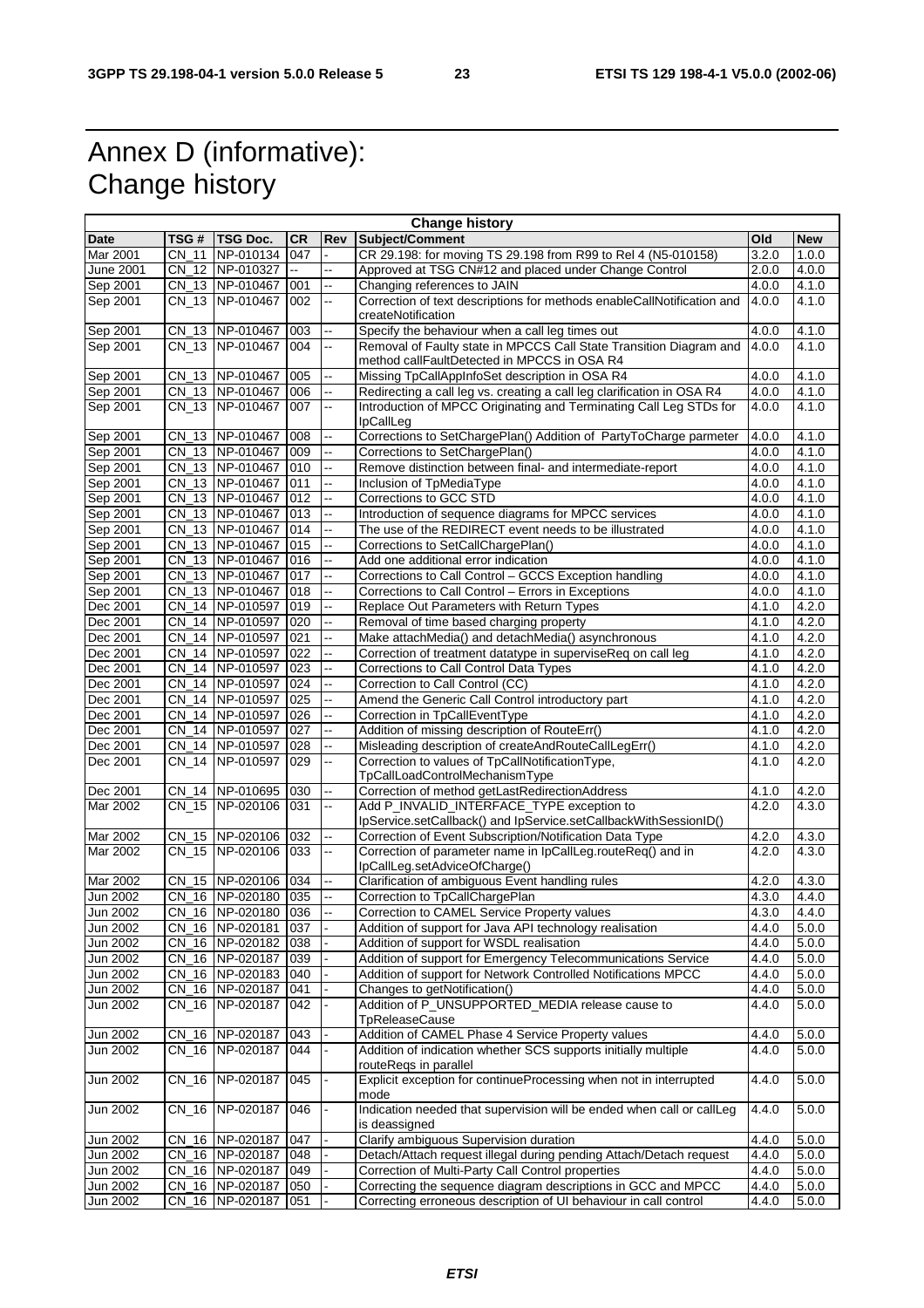| Jun 2002        | CN 16 NP-020187 052    |  | Correcting the descriptions of sequence diagrams that don't match the 4.4.0<br>diagram |       | 5.0.0  |
|-----------------|------------------------|--|----------------------------------------------------------------------------------------|-------|--------|
| Jun 2002        | ICN 16 NP-020187 1053  |  | Correcting erroneous references to GCC in MPCC                                         | 4.4.0 | 15.0.0 |
| Jun 2002        | ICN 16 NP-020187 054   |  | Addition of the Multi-media APIs to Call control SCF (29.198-4)                        | 4.4.0 | 5.0.0  |
| Jun 2002        | ICN 16 INP-020187 1055 |  | Updating Clause 4 for Release 5                                                        | 4.4.0 | 5.0.0  |
| <b>Jun 2002</b> | ICN 16 INP-020188 1056 |  | Spliting of 29.198-04 into 4 separate TSs (sub-parts)                                  | 4.4.0 | 5.0.0  |